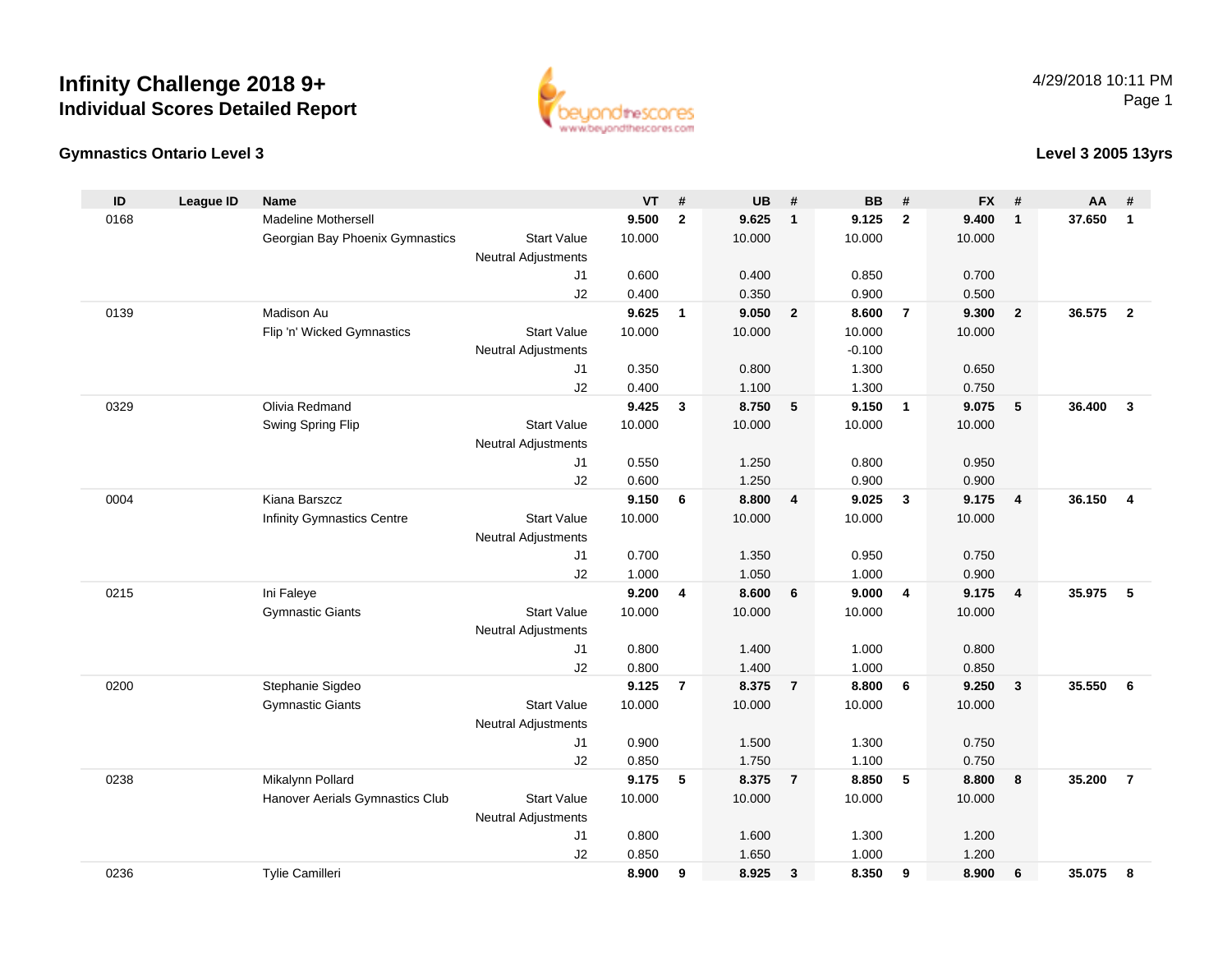

**Level 3 14yrs+ 2004+ A**

|      | Hanover Aerials Gymnastics Club       | <b>Start Value</b><br><b>Neutral Adjustments</b> | 10.000 |   | 10.000  | 10.000 |     | 10.000   |        |     |  |
|------|---------------------------------------|--------------------------------------------------|--------|---|---------|--------|-----|----------|--------|-----|--|
|      |                                       | J1                                               | 000.1  |   | 1.100   | 1.750  |     | 1.000    |        |     |  |
|      |                                       | J2                                               | 1.200  |   | 1.050   | 1.550  |     | 1.200    |        |     |  |
| 0276 | Anaiyah Good                          |                                                  | 8.950  | 8 | 8.075 8 | 8.525  | - 8 | 8.875    | 34.425 | - 9 |  |
|      | Parry Sound Saltos Gymnastics<br>Club | Start Value                                      | 10.000 |   | 10.000  | 10.000 |     | 10.000   |        |     |  |
|      |                                       | <b>Neutral Adjustments</b>                       |        |   |         |        |     | $-0.100$ |        |     |  |
|      |                                       | J1                                               | 1.100  |   | 1.950   | 1.650  |     | 1.100    |        |     |  |
|      |                                       | J2                                               | 1.000  |   | 1.900   | 1.300  |     | 0.950    |        |     |  |

#### **Gymnastics Ontario Level 3**

**ID League ID Name VT # UB # BB # FX # AA #** 0320 Emma Kruisselbrink **9.500 <sup>2</sup> 8.850 <sup>4</sup> 9.600 <sup>1</sup> 9.250 <sup>4</sup> 37.200 <sup>1</sup>** Swing Spring Flip Start Value 10.000 10.000 10.000 10.000 Neutral Adjustments J1 0.500 1.200 0.400 0.650 J2 0.500 1.100 0.400 0.850 0240 Annelise Weber **9.325 <sup>5</sup> 9.025 <sup>2</sup> 9.025 <sup>4</sup> 9.600 <sup>1</sup> 36.975 <sup>2</sup>** Hanover Aerials Gymnastics Clubb Start Value 10.000 10.000 10.000 10.000 10.000 Neutral Adjustments J1 0.650 0.800 1.000 0.350 J2 0.700 1.150 0.950 0.450 0264 Lily Coulson **9.200 <sup>6</sup> 9.125 <sup>1</sup> 9.200 <sup>2</sup> 9.175 <sup>5</sup> 36.700 <sup>3</sup>** Mariposa Start Value 10.000 10.000 10.000 10.000 Neutral Adjustments J1 0.800 0.750 0.800 0.850 J2 0.800 1.000 0.800 0.800 0192 Mosu Patel **9.575 <sup>1</sup> 8.875 <sup>3</sup> 8.500 <sup>7</sup> 9.525 <sup>2</sup> 36.475 <sup>4</sup>** Gymnastic Giants Start Valuee 10.000 10.000 10.000 10.000 Neutral Adjustments $-0.100$ 1.450 J1 0.400 1.050 1.450 0.550 J2 0.450 1.200 1.350 0.400 0130 Tessa Miville **9.450 <sup>3</sup> 8.750 <sup>5</sup> 9.075 <sup>3</sup> 8.950 <sup>6</sup> 36.225 <sup>5</sup>** Extreme North Gymnastics Start Valuee 10.000 10.000 10.000 10.000 Neutral Adjustments J1 0.500 1.150 1.050 1.000 J20.600 1.350 0.800 1.100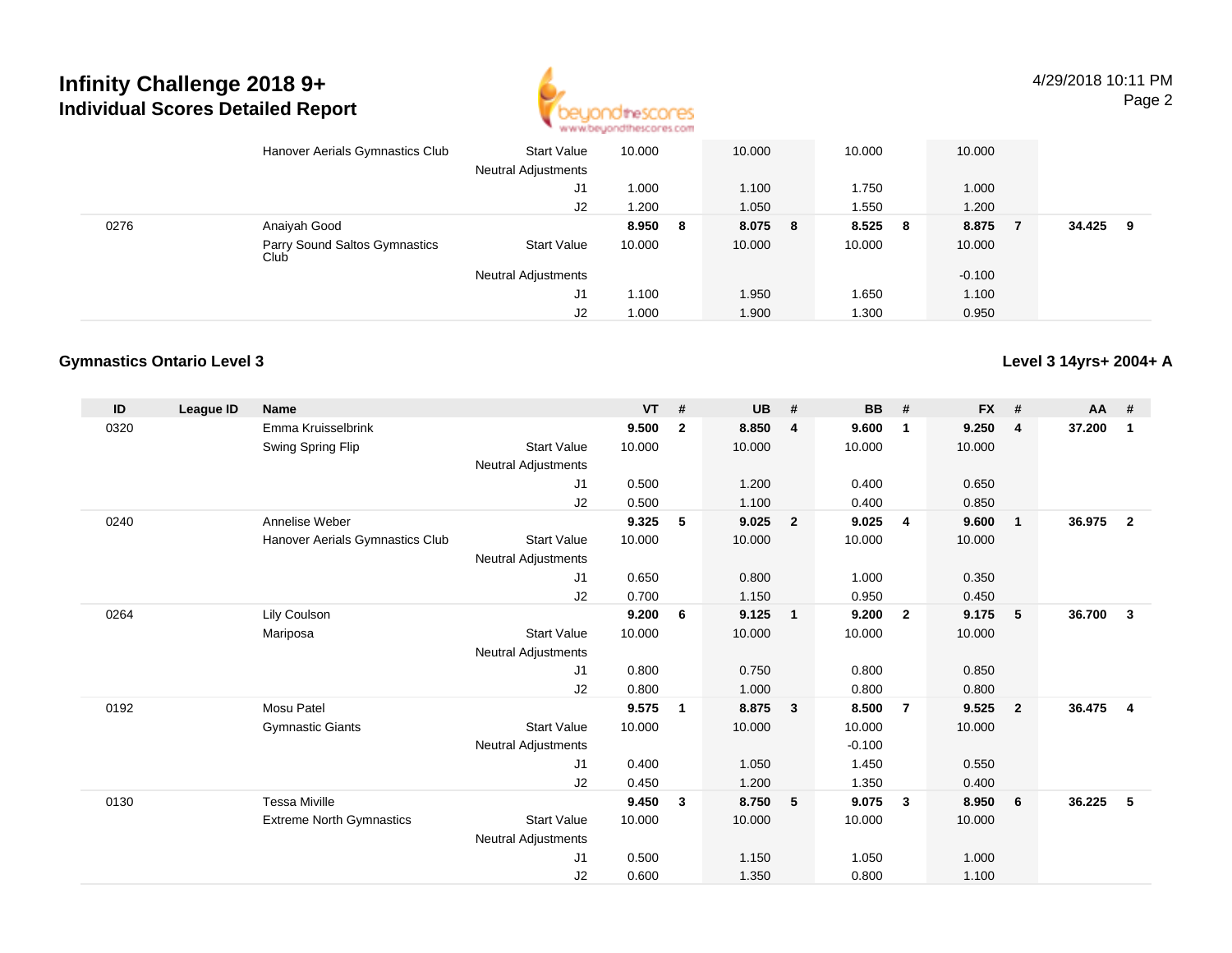

| 0132 | <b>Emilie Roussel</b>           |                            | 9.350  | 4  | 8.850 4 | 8.550  | - 6 | 9.450 3 | 36.200 | - 6 |
|------|---------------------------------|----------------------------|--------|----|---------|--------|-----|---------|--------|-----|
|      | <b>Extreme North Gymnastics</b> | <b>Start Value</b>         | 10.000 |    | 10.000  | 10.000 |     | 10.000  |        |     |
|      |                                 | <b>Neutral Adjustments</b> |        |    |         |        |     |         |        |     |
|      |                                 | J1                         | 0.600  |    | 1.050   | 1.600  |     | 0.450   |        |     |
|      |                                 | J2                         | 0.700  |    | 1.250   | 1.300  |     | 0.650   |        |     |
| 0239 | <b>Edie Walter</b>              |                            | 9.325  | -5 | 8.475 6 | 8.950  | - 5 | 8.950 6 | 35.700 | -7  |
|      | Hanover Aerials Gymnastics Club | <b>Start Value</b>         | 10.000 |    | 10.000  | 10.000 |     | 10.000  |        |     |
|      |                                 | <b>Neutral Adjustments</b> |        |    |         |        |     |         |        |     |
|      |                                 | J1                         | 0.650  |    | 1.450   | 1.050  |     | 0.950   |        |     |
|      |                                 | J2                         | 0.700  |    | 1.600   | 1.050  |     | 1.150   |        |     |

## **Gymnastics Ontario Level 3**

**Level 3 14yrs+ 2004+ B**

| ID   | League ID | <b>Name</b>                |                            | $VT$ # |              | <b>UB</b> | #              | <b>BB</b> | #                       | <b>FX</b> | #                       | AA #   |                |
|------|-----------|----------------------------|----------------------------|--------|--------------|-----------|----------------|-----------|-------------------------|-----------|-------------------------|--------|----------------|
| 0221 |           | <b>Sara Mallions</b>       |                            | 9.550  | 1            | 9.200     | $\mathbf{1}$   | 9.025     | $\overline{4}$          | 9.325     | $\overline{1}$          | 37.100 | $\mathbf{1}$   |
|      |           | <b>Gymnastic Giants</b>    | <b>Start Value</b>         | 10.000 |              | 10.000    |                | 10.000    |                         | 10.000    |                         |        |                |
|      |           |                            | Neutral Adjustments        |        |              |           |                |           |                         |           |                         |        |                |
|      |           |                            | J1                         | 0.500  |              | 0.850     |                | 1.000     |                         | 0.700     |                         |        |                |
|      |           |                            | J2                         | 0.400  |              | 0.750     |                | 0.950     |                         | 0.650     |                         |        |                |
| 0020 |           | Kristen Gotthelf           |                            | 9.550  | 1            | 8.700     | $\mathbf{3}$   | 9.325     | $\overline{\mathbf{1}}$ | 9.000     | 5                       | 36.575 | $\overline{2}$ |
|      |           | Infinity Gymnastics Centre | <b>Start Value</b>         | 10.000 |              | 10.000    |                | 10.000    |                         | 10.000    |                         |        |                |
|      |           |                            | <b>Neutral Adjustments</b> |        |              |           |                |           |                         |           |                         |        |                |
|      |           |                            | J1                         | 0.400  |              | 1.350     |                | 0.650     |                         | 1.000     |                         |        |                |
|      |           |                            | J2                         | 0.500  |              | 1.250     |                | 0.700     |                         | 1.000     |                         |        |                |
| 0351 |           | Paige Trickey              |                            | 9.250  | 4            | 8.625     | 5              | 9.300     | $\overline{2}$          | 9.225     | $\overline{\mathbf{2}}$ | 36.400 | $\mathbf{3}$   |
|      |           | Mariposa                   | <b>Start Value</b>         | 10.000 |              | 10.000    |                | 10.000    |                         | 10.000    |                         |        |                |
|      |           |                            | Neutral Adjustments        |        |              |           |                |           |                         |           |                         |        |                |
|      |           |                            | J1                         | 0.800  |              | 1.250     |                | 0.800     |                         | 0.800     |                         |        |                |
|      |           |                            | J2                         | 0.700  |              | 1.500     |                | 0.600     |                         | 0.750     |                         |        |                |
| 0322 |           | Natasha Frankum            |                            | 9.425  | $\mathbf{2}$ | 8.950     | $\overline{2}$ | 8.650     | $\overline{7}$          | 9.050     | $\overline{4}$          | 36.075 | $\overline{4}$ |
|      |           | Swing Spring Flip          | <b>Start Value</b>         | 10.000 |              | 10.000    |                | 10.000    |                         | 10.000    |                         |        |                |
|      |           |                            | Neutral Adjustments        |        |              |           |                |           |                         |           |                         |        |                |
|      |           |                            | J1                         | 0.500  |              | 1.000     |                | 1.350     |                         | 1.000     |                         |        |                |
|      |           |                            | J2                         | 0.650  |              | 1.100     |                | 1.350     |                         | 0.900     |                         |        |                |
| 0263 |           | Alexis Cooper              |                            | 8.800  | 5            | 8.675     | $\overline{4}$ | 9.150     | $\mathbf{3}$            | 9.200     | $\mathbf{3}$            | 35.825 | 5              |
|      |           | Mariposa                   | <b>Start Value</b>         | 10.000 |              | 10.000    |                | 10.000    |                         | 10.000    |                         |        |                |
|      |           |                            | Neutral Adjustments        |        |              |           |                |           |                         |           |                         |        |                |
|      |           |                            | J1                         | 1.200  |              | 1.150     |                | 0.850     |                         | 0.850     |                         |        |                |
|      |           |                            | J2                         | 1.200  |              | 1.500     |                | 0.850     |                         | 0.750     |                         |        |                |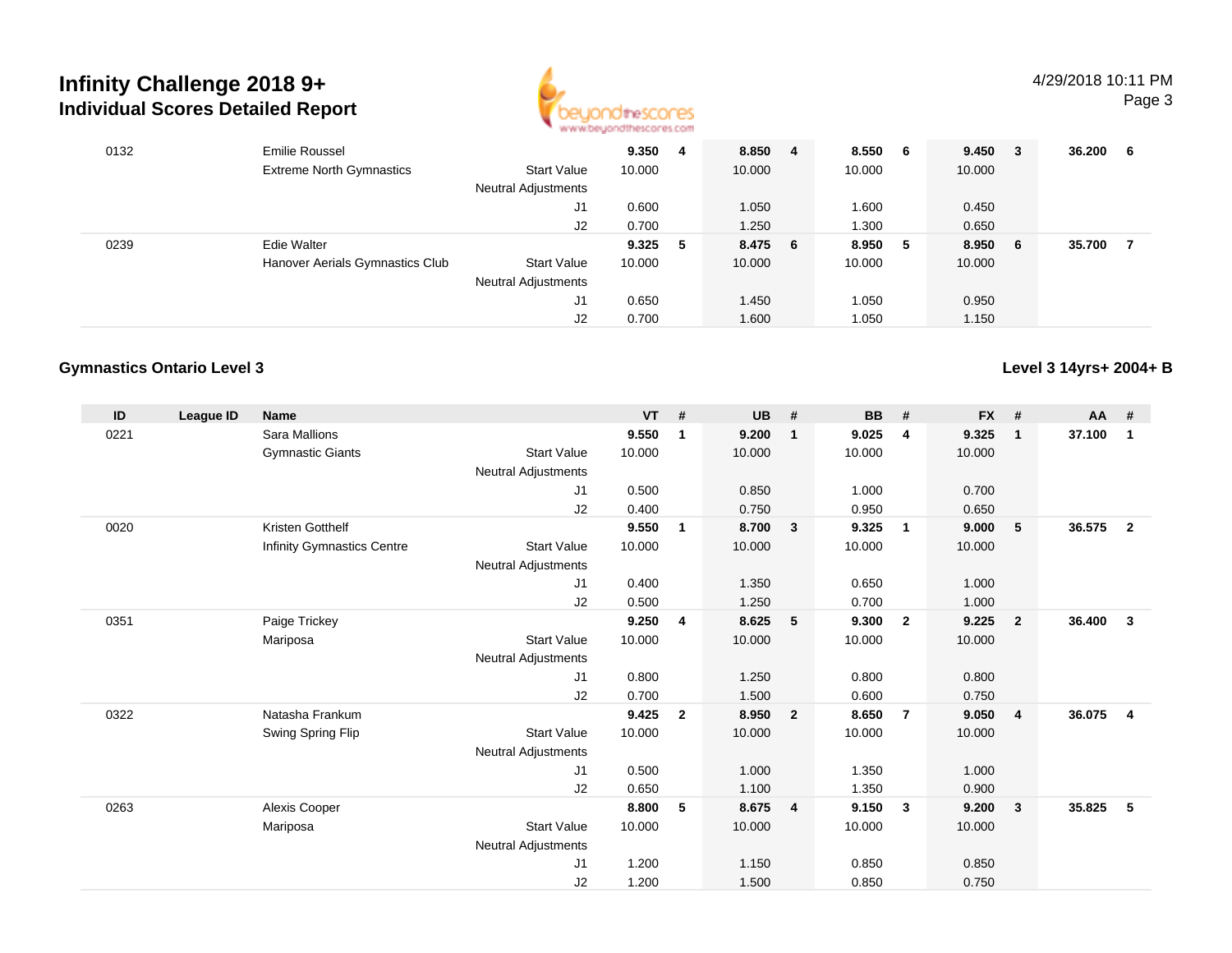

| 0277 | Claire Thomson<br>Parry Sound Saltos Gymnastics<br>Club | <b>Start Value</b>         | 9.350<br>10.000 | 3 | 7.875<br>10.000 | 8.925<br>10.000 | 5 | 8.650 6<br>10.000 | 34.800 | - 6 |
|------|---------------------------------------------------------|----------------------------|-----------------|---|-----------------|-----------------|---|-------------------|--------|-----|
|      |                                                         | <b>Neutral Adjustments</b> |                 |   |                 |                 |   |                   |        |     |
|      |                                                         | J1                         | 0.600           |   | 2.350           | 1.150           |   | 1.300             |        |     |
|      |                                                         | J2                         | 0.700           |   | 1.900           | 1.000           |   | 1.400             |        |     |
| 0002 | Sarah Anstey                                            |                            | 8.650 6         |   | 8.500 6         | 8.675 6         |   | 8.600             | 34.425 |     |
|      | <b>Infinity Gymnastics Centre</b>                       | Start Value                | 10.000          |   | 10.000          | 10.000          |   | 10.000            |        |     |
|      |                                                         | <b>Neutral Adjustments</b> |                 |   |                 |                 |   |                   |        |     |
|      |                                                         | J1                         | 1.200           |   | 1.500           | 1.300           |   | 1.300             |        |     |
|      |                                                         | J2                         | 1.500           |   | 1.500           | 1.350           |   | 1.500             |        |     |

## **Gymnastics Ontario Level 3**

**Level 3 12yrs 2006 A**

| ID   | League ID | Name                            |                            | <b>VT</b> | #            | UB     | #              | <b>BB</b> | #                       | <b>FX</b> | #              | $AA$ # |                |
|------|-----------|---------------------------------|----------------------------|-----------|--------------|--------|----------------|-----------|-------------------------|-----------|----------------|--------|----------------|
| 0282 |           | <b>Hayley Ellis</b>             |                            | 9.300     | 5            | 9.225  | $\overline{2}$ | 9.475     | -1                      | 9.300     | $\overline{2}$ | 37.300 | 1              |
|      |           | Scarborough Gym Elites          | <b>Start Value</b>         | 10.000    |              | 10.000 |                | 10.000    |                         | 10.000    |                |        |                |
|      |           |                                 | Neutral Adjustments        |           |              |        |                |           |                         |           |                |        |                |
|      |           |                                 | J1                         | 0.600     |              | 0.700  |                | 0.600     |                         | 0.700     |                |        |                |
|      |           |                                 | J2                         | 0.800     |              | 0.850  |                | 0.450     |                         | 0.700     |                |        |                |
| 0024 |           | Lauren Hyatt                    |                            | 9.575     | 3            | 9.100  | $\overline{4}$ | 8.675     | $\overline{7}$          | 9.525     | $\overline{1}$ | 36.875 | $\overline{2}$ |
|      |           | Infinity Gymnastics Centre      | <b>Start Value</b>         | 10.000    |              | 10.000 |                | 10.000    |                         | 10.000    |                |        |                |
|      |           |                                 | Neutral Adjustments        |           |              |        |                |           |                         |           |                |        |                |
|      |           |                                 | J1                         | 0.400     |              | 0.850  |                | 1.250     |                         | 0.450     |                |        |                |
|      |           |                                 | J <sub>2</sub>             | 0.450     |              | 0.950  |                | 1.400     |                         | 0.500     |                |        |                |
| 0323 |           | Kyra Faulkner                   |                            | 9.450     | 4            | 9.300  | $\overline{1}$ | 9.350     | $\overline{\mathbf{2}}$ | 8.700     | 6              | 36,800 | 3              |
|      |           | Swing Spring Flip               | <b>Start Value</b>         | 10.000    |              | 10.000 |                | 10.000    |                         | 10.000    |                |        |                |
|      |           |                                 | Neutral Adjustments        |           |              |        |                |           |                         |           |                |        |                |
|      |           |                                 | J1                         | 0.600     |              | 0.700  |                | 0.650     |                         | 1.400     |                |        |                |
|      |           |                                 | J2                         | 0.500     |              | 0.700  |                | 0.650     |                         | 1.200     |                |        |                |
| 0133 |           | Alexie Poirier                  |                            | 9.600     | $\mathbf{2}$ | 8.900  | 5              | 8.700     | - 6                     | 9.200     | 3              | 36.400 | 4              |
|      |           | <b>Extreme North Gymnastics</b> | <b>Start Value</b>         | 10.000    |              | 10.000 |                | 10.000    |                         | 10.000    |                |        |                |
|      |           |                                 | <b>Neutral Adjustments</b> |           |              |        |                |           |                         |           |                |        |                |
|      |           |                                 | J1                         | 0.400     |              | 1.100  |                | 1.350     |                         | 0.750     |                |        |                |
|      |           |                                 | J <sub>2</sub>             | 0.400     |              | 1.100  |                | 1.250     |                         | 0.850     |                |        |                |
| 0234 |           | <b>Bethany Bruce</b>            |                            | 9.250     | 6            | 8.800  | $\overline{7}$ | 9.075     | $\overline{4}$          | 9.075     | $\overline{4}$ | 36.200 | 5              |
|      |           | Hanover Aerials Gymnastics Club | <b>Start Value</b>         | 10.000    |              | 10.000 |                | 10.000    |                         | 10.000    |                |        |                |
|      |           |                                 | <b>Neutral Adjustments</b> |           |              |        |                |           |                         |           |                |        |                |
|      |           |                                 | J <sub>1</sub>             | 0.800     |              | 1.000  |                | 1.050     |                         | 0.900     |                |        |                |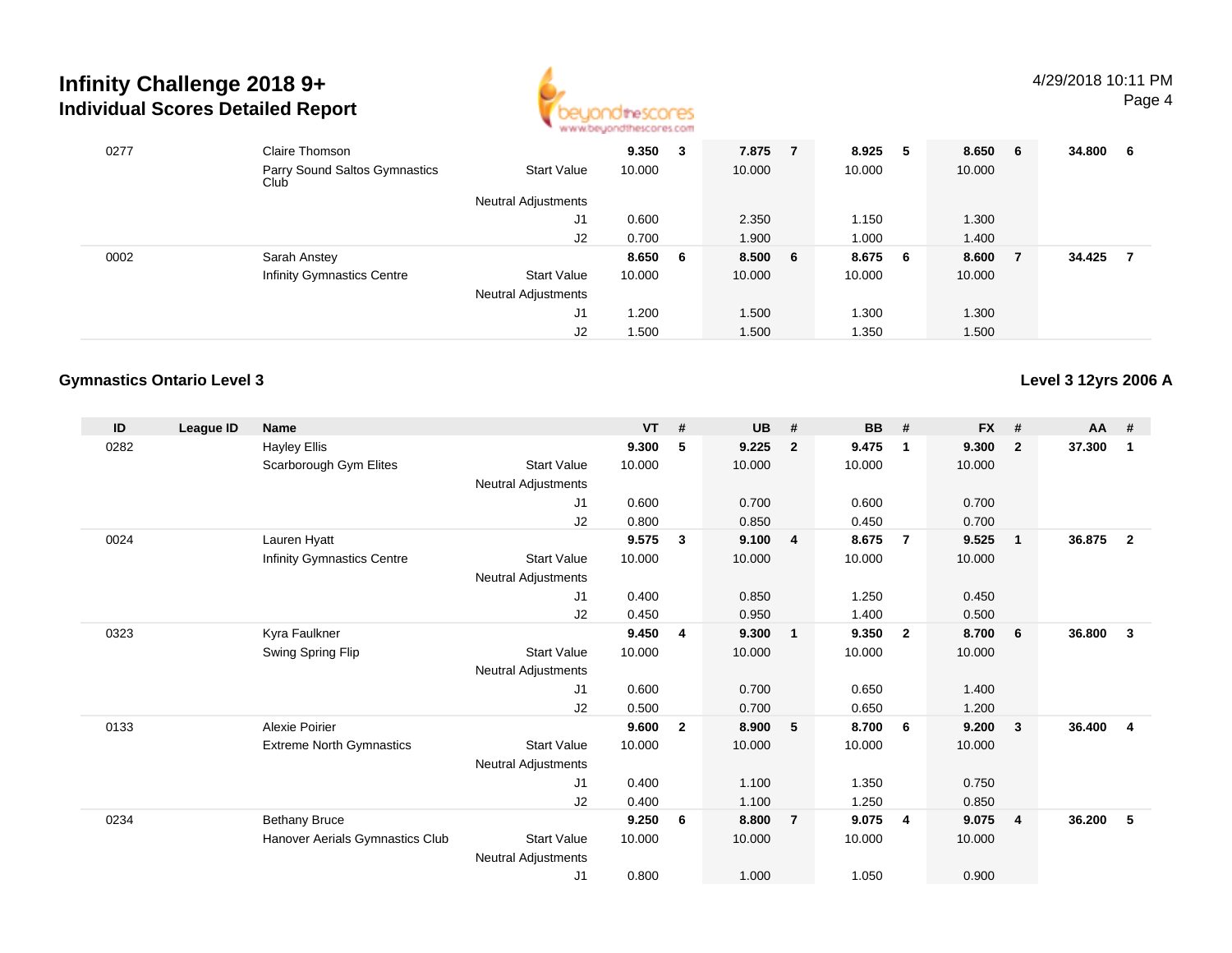

|      |                                 | J2                         | 0.700  |   | 1.400       | 0.800       |     | 0.950  |     |        |    |
|------|---------------------------------|----------------------------|--------|---|-------------|-------------|-----|--------|-----|--------|----|
| 0284 | Kyleigh Kennedy                 |                            | 9.050  | 7 | $9.150 \t3$ | $9.100 \t3$ |     | 8.800  | - 5 | 36.100 | -6 |
|      | Scarborough Gym Elites          | <b>Start Value</b>         | 10.000 |   | 10.000      | 10.000      |     | 10.000 |     |        |    |
|      |                                 | Neutral Adjustments        |        |   |             |             |     |        |     |        |    |
|      |                                 | J1                         | 0.900  |   | 0.750       | 0.850       |     | 1.100  |     |        |    |
|      |                                 | J2                         | 1.000  |   | 0.950       | 0.950       |     | 1.300  |     |        |    |
| 0237 | Lily Subject                    |                            | 9.725  |   | 8.825 6     | 8.825       | - 5 | 8.650  | - 7 | 36.025 |    |
|      | Hanover Aerials Gymnastics Club | <b>Start Value</b>         | 10.000 |   | 10.000      | 10.000      |     | 10.000 |     |        |    |
|      |                                 | <b>Neutral Adjustments</b> |        |   |             |             |     |        |     |        |    |
|      |                                 | J1                         | 0.250  |   | 1.000       | 1.100       |     | 1.350  |     |        |    |
|      |                                 | J2                         | 0.300  |   | 1.350       | 1.250       |     | 1.350  |     |        |    |

### **Gymnastics Ontario Level 3**

**Level 3 12yrs 2006 B**

| ID   | League ID | <b>Name</b>                           |                                                                                                                                                                                                                                            | <b>VT</b> | #              | <b>UB</b> | #                       | <b>BB</b> | #                       | <b>FX</b> | #              | $AA$ # |                |
|------|-----------|---------------------------------------|--------------------------------------------------------------------------------------------------------------------------------------------------------------------------------------------------------------------------------------------|-----------|----------------|-----------|-------------------------|-----------|-------------------------|-----------|----------------|--------|----------------|
| 0040 |           | Maya Smith                            |                                                                                                                                                                                                                                            | 9.525     | 1              | 9.425     | $\mathbf 1$             | 8.650     | 3                       | 9.325     | 3              | 36.925 | 1              |
|      |           | Infinity Gymnastics Centre            | <b>Start Value</b>                                                                                                                                                                                                                         | 10.000    |                | 10.000    |                         | 10.000    |                         | 10.000    |                |        |                |
|      |           |                                       | Neutral Adjustments                                                                                                                                                                                                                        |           |                |           |                         |           |                         |           |                |        |                |
|      |           |                                       | J1                                                                                                                                                                                                                                         | 0.550     |                | 0.600     |                         | 1.450     |                         | 0.600     |                |        |                |
|      |           |                                       | J2                                                                                                                                                                                                                                         | 0.400     |                | 0.550     |                         | 1.250     |                         | 0.750     |                |        |                |
| 0219 |           | Abigail DeAbreu                       |                                                                                                                                                                                                                                            | 9.325     | 3              | 8.900     | $\overline{2}$          | 8.825     | $\overline{2}$          | 9.400     | $\mathbf{1}$   | 36.450 | $\overline{2}$ |
|      |           | <b>Gymnastic Giants</b>               | Start Value                                                                                                                                                                                                                                | 10.000    |                | 10.000    |                         | 10.000    |                         | 10.000    |                |        |                |
|      |           |                                       | Neutral Adjustments                                                                                                                                                                                                                        |           |                |           |                         |           |                         |           |                |        |                |
|      |           |                                       | J1                                                                                                                                                                                                                                         | 0.600     |                | 1.000     |                         | 1.200     |                         | 0.650     |                |        |                |
|      |           |                                       | J2                                                                                                                                                                                                                                         | 0.750     |                | 1.200     |                         | 1.150     |                         | 0.550     |                |        |                |
| 0012 |           | Emma Cowan                            |                                                                                                                                                                                                                                            | 9.500     | $\overline{2}$ | 8.250     | 5                       | 8.575     | 5                       | 9.375     | $\overline{2}$ | 35.700 | $\mathbf{3}$   |
|      |           | Infinity Gymnastics Centre            | Start Value                                                                                                                                                                                                                                | 10.000    |                | 10.000    |                         | 10.000    |                         | 10.000    |                |        |                |
|      |           |                                       | Neutral Adjustments                                                                                                                                                                                                                        |           |                |           |                         |           |                         |           |                |        |                |
|      |           |                                       | J1                                                                                                                                                                                                                                         | 0.500     |                | 1.900     |                         | 1.500     |                         | 0.550     |                |        |                |
|      |           |                                       | J2                                                                                                                                                                                                                                         | 0.500     |                | 1.600     |                         | 1.350     |                         | 0.700     |                |        |                |
| 0038 |           | Cierra Scinocca                       |                                                                                                                                                                                                                                            | 9.150     | $\overline{4}$ | 8.450     | $\overline{\mathbf{4}}$ | 8.975     | $\overline{\mathbf{1}}$ | 8.975     | -5             | 35.550 | $\overline{4}$ |
|      |           | Infinity Gymnastics Centre            | <b>Start Value</b>                                                                                                                                                                                                                         | 10.000    |                | 10.000    |                         | 10.000    |                         | 10.000    |                |        |                |
|      |           |                                       | Neutral Adjustments                                                                                                                                                                                                                        |           |                |           |                         |           |                         |           |                |        |                |
|      |           |                                       | J1                                                                                                                                                                                                                                         | 0.800     |                | 1.450     |                         | 1.000     |                         | 1.050     |                |        |                |
|      |           |                                       | J2                                                                                                                                                                                                                                         | 0.900     |                | 1.650     |                         | 1.050     |                         | 1.000     |                |        |                |
| 0275 |           | Chloe McMurray                        |                                                                                                                                                                                                                                            | 9.150     | 4              | 8.650     | $\mathbf{3}$            | 8.550     | 6                       | 9.100     | $\overline{4}$ | 35.450 | 5              |
|      |           | Parry Sound Saltos Gymnastics<br>Club | Start Value                                                                                                                                                                                                                                | 10.000    |                | 10.000    |                         | 10.000    |                         | 10.000    |                |        |                |
|      |           |                                       | $\mathbf{A} \cdot \mathbf{A}$ . The state of the state of the state of the state of the state of the state of the state of the state of the state of the state of the state of the state of the state of the state of the state of the sta |           |                |           |                         |           |                         |           |                |        |                |

Neutral Adjustments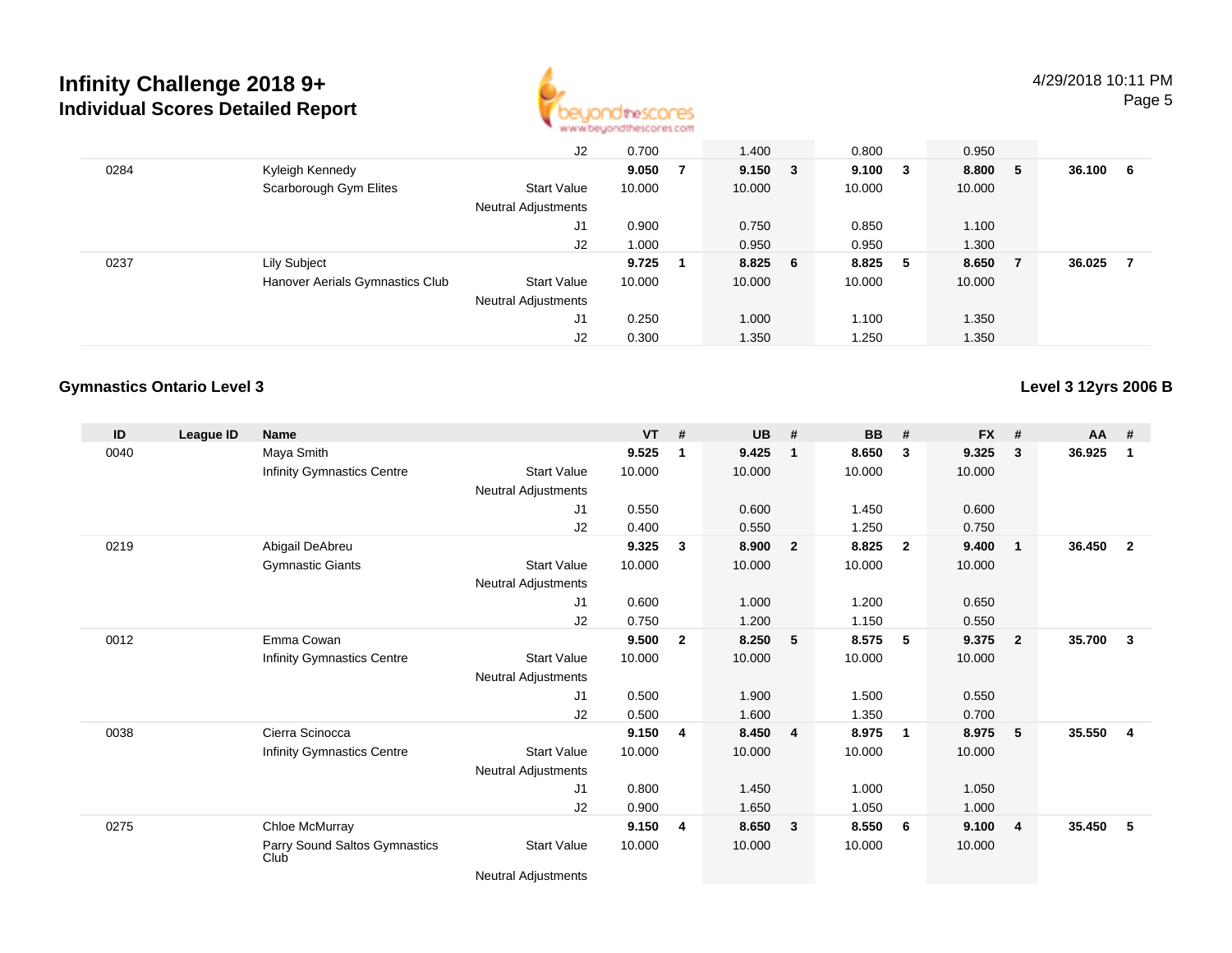

|      |                                 | J1                         | 0.700   |   | 1.400   | 1.600  |                         | 1.000  |     |        |    |
|------|---------------------------------|----------------------------|---------|---|---------|--------|-------------------------|--------|-----|--------|----|
|      |                                 | J2                         | 1.000   |   | 1.300   | 1.300  |                         | 0.800  |     |        |    |
| 0129 | Isabelle Boudreault             |                            | 8.750   | 5 | 7.725 6 | 8.600  | - 4                     | 8.525  | 6   | 33.600 | -6 |
|      | <b>Extreme North Gymnastics</b> | <b>Start Value</b>         | 10.000  |   | 10.000  | 10.000 |                         | 10.000 |     |        |    |
|      |                                 | Neutral Adjustments        |         |   |         |        |                         |        |     |        |    |
|      |                                 | J1                         | 1.100   |   | 2.150   | 1.300  |                         | 1.450  |     |        |    |
|      |                                 | J2                         | 1.400   |   | 2.400   | 1.500  |                         | 1.500  |     |        |    |
| 0347 | Kenna Furino                    |                            | 8.700 6 |   | 7.575 7 | 8.825  | $\overline{\mathbf{2}}$ | 8.225  | - 7 | 33.325 | 7  |
|      | <b>Timiskaming Tumblers</b>     | <b>Start Value</b>         | 10.000  |   | 10.000  | 10.000 |                         | 10.000 |     |        |    |
|      |                                 | <b>Neutral Adjustments</b> |         |   |         |        |                         |        |     |        |    |
|      |                                 | J1                         | 1.300   |   | 2.450   | 1.250  |                         | 1.800  |     |        |    |
|      |                                 | J2                         | 1.300   |   | 2.400   | 1.100  |                         | 1.750  |     |        |    |

## **Gymnastics Ontario Level 3**

**Level 3 12yrs 2006 C**

| ID   | League ID | <b>Name</b>                     |                            | <b>VT</b> | #            | <b>UB</b> | #              | <b>BB</b> | #                       | <b>FX</b> | #            | <b>AA</b> | #              |
|------|-----------|---------------------------------|----------------------------|-----------|--------------|-----------|----------------|-----------|-------------------------|-----------|--------------|-----------|----------------|
| 0169 |           | Makayla Bastarache              |                            | 9.575     | $\mathbf{2}$ | 9.200     | 1              | 9.175     | 3                       | 9.525     | $\mathbf{1}$ | 37.475    | 1              |
|      |           | Georgian Bay Phoenix Gymnastics | Start Value                | 10.000    |              | 10.000    |                | 10.000    |                         | 10.000    |              |           |                |
|      |           |                                 | <b>Neutral Adjustments</b> |           |              |           |                |           |                         |           |              |           |                |
|      |           |                                 | J1                         | 0.450     |              | 0.850     |                | 0.850     |                         | 0.450     |              |           |                |
|      |           |                                 | J2                         | 0.400     |              | 0.750     |                | 0.800     |                         | 0.500     |              |           |                |
| 0166 |           | Abby Ottewell                   |                            | 9.550     | 3            | 9.075     | $\overline{2}$ | 9.575     | $\mathbf 1$             | 9.200     | 3            | 37.400    | $\overline{2}$ |
|      |           | Georgian Bay Phoenix Gymnastics | <b>Start Value</b>         | 10.000    |              | 10.000    |                | 10.000    |                         | 10.000    |              |           |                |
|      |           |                                 | Neutral Adjustments        |           |              |           |                |           |                         |           |              |           |                |
|      |           |                                 | J1                         | 0.400     |              | 1.000     |                | 0.500     |                         | 0.900     |              |           |                |
|      |           |                                 | J2                         | 0.500     |              | 0.850     |                | 0.350     |                         | 0.700     |              |           |                |
| 0164 |           | Eden Mclean                     |                            | 9.200     | 4            | 9.075     | $\mathbf{2}$   | 9.450     | $\overline{\mathbf{2}}$ | 9.275     | $\mathbf{2}$ | 37.000    | $\mathbf{3}$   |
|      |           | Georgian Bay Phoenix Gymnastics | <b>Start Value</b>         | 10.000    |              | 10.000    |                | 10.000    |                         | 10.000    |              |           |                |
|      |           |                                 | <b>Neutral Adjustments</b> |           |              |           |                |           |                         |           |              |           |                |
|      |           |                                 | J1                         | 0.700     |              | 0.800     |                | 0.550     |                         | 0.800     |              |           |                |
|      |           |                                 | J2                         | 0.900     |              | 1.050     |                | 0.550     |                         | 0.650     |              |           |                |
| 0128 |           | Katia St-Jean                   |                            | 9.550     | 3            | 8.500     | $\mathbf{3}$   | 8.750     | - 5                     | 9.025     | 5            | 35.825    | 4              |
|      |           | <b>Extreme North Gymnastics</b> | <b>Start Value</b>         | 10.000    |              | 10.000    |                | 10.000    |                         | 10.000    |              |           |                |
|      |           |                                 | <b>Neutral Adjustments</b> |           |              |           |                |           |                         |           |              |           |                |
|      |           |                                 | J1                         | 0.450     |              | 1.400     |                | 1.200     |                         | 0.950     |              |           |                |
|      |           |                                 | J2                         | 0.450     |              | 1.600     |                | 1.300     |                         | 1.000     |              |           |                |
| 0235 |           | Samantha Oestreicher            |                            | 9.625     | 1            | 8.075     | 6              | 8.975     | 4                       | 8.775     | - 6          | 35.450    | 5              |
|      |           | Hanover Aerials Gymnastics Club | <b>Start Value</b>         | 10.000    |              | 10.000    |                | 10.000    |                         | 10.000    |              |           |                |
|      |           |                                 | <b>Neutral Adjustments</b> |           |              |           |                |           |                         |           |              |           |                |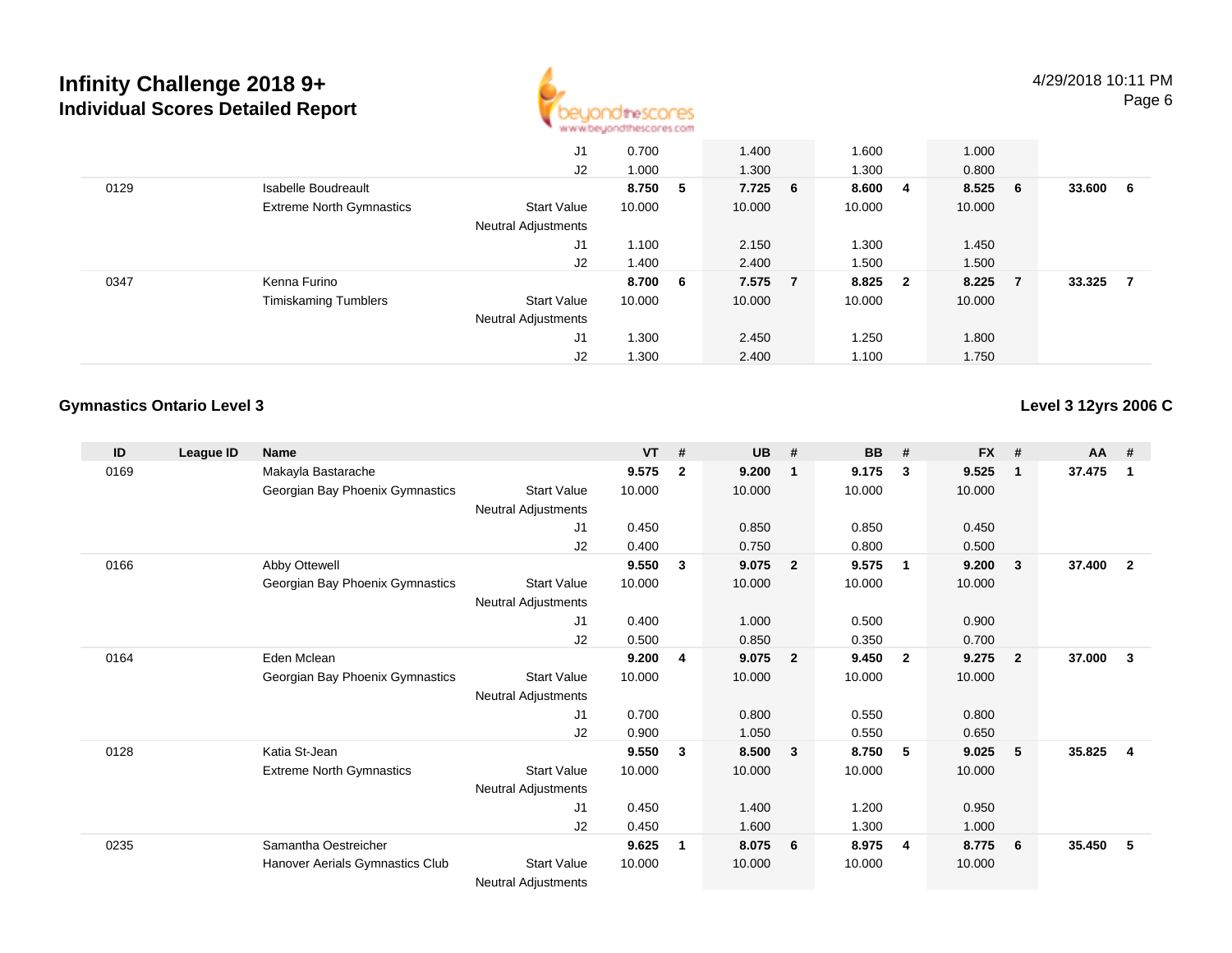

|      |                                       | J1<br>J2                   | 0.400<br>0.350 | 1.900<br>1.950 |    | 1.100<br>0.950 |                | 1.200<br>1.250 |     |        |   |
|------|---------------------------------------|----------------------------|----------------|----------------|----|----------------|----------------|----------------|-----|--------|---|
| 0273 | Jenna Harris                          |                            | 9.150 5        | 8.400 4        |    | 8.450          | 6              | 9.100          | -4  | 35.100 | 6 |
|      | Parry Sound Saltos Gymnastics<br>Club | <b>Start Value</b>         | 10.000         | 10.000         |    | 10.000         |                | 10.000         |     |        |   |
|      |                                       | <b>Neutral Adjustments</b> |                |                |    |                |                |                |     |        |   |
|      |                                       | J1                         | 0.900          | 1.600          |    | 1.500          |                | 0.900          |     |        |   |
|      |                                       | J2                         | 0.800          | 1.600          |    | 1.600          |                | 0.900          |     |        |   |
| 0348 | <b>Felicity Montminy</b>              |                            | 8.900 6        | 8.200          | -5 | 8.100          | $\overline{7}$ | 8.500          | - 7 | 33.700 | 7 |
|      | <b>Timiskaming Tumblers</b>           | <b>Start Value</b>         | 10.000         | 10.000         |    | 10.000         |                | 10.000         |     |        |   |
|      |                                       | <b>Neutral Adjustments</b> |                |                |    |                |                |                |     |        |   |
|      |                                       | J1                         | 1.000          | 1.900          |    | 1.900          |                | 1.450          |     |        |   |
|      |                                       | J2                         | 1.200          | 1.700          |    | 1.900          |                | 1.550          |     |        |   |

## **Gymnastics Ontario Level 3**

**Level 3 9yrs 2009 A**

| ID   | League ID | <b>Name</b>                |                            | <b>VT</b>    | #                        | <b>UB</b>    | #                        | <b>BB</b> | #                        | <b>FX</b>    | #                        | <b>AA</b> | #                        |
|------|-----------|----------------------------|----------------------------|--------------|--------------------------|--------------|--------------------------|-----------|--------------------------|--------------|--------------------------|-----------|--------------------------|
| 0292 |           | Maddison McLean            |                            | <b>X.XXX</b> | $\overline{\phantom{a}}$ | <b>X.XXX</b> | $\overline{\phantom{a}}$ | X.XXX     | $\overline{\phantom{a}}$ | <b>X.XXX</b> | $\overline{\phantom{a}}$ | 0.000     | $\overline{\phantom{a}}$ |
| 0287 |           | Kaori York                 |                            | 9.150        | 6                        | 9.425        | $\overline{2}$           | 9.475     | $\overline{\mathbf{1}}$  | 9.325        | $\overline{4}$           | 37.375    | $\mathbf 1$              |
|      |           | Scarborough Gym Elites     | <b>Start Value</b>         | 10.000       |                          | 10.000       |                          | 10.000    |                          | 10.000       |                          |           |                          |
|      |           |                            | <b>Neutral Adjustments</b> |              |                          |              |                          |           |                          |              |                          |           |                          |
|      |           |                            | J1                         | 0.900        |                          | 0.500        |                          | 0.550     |                          | 0.600        |                          |           |                          |
|      |           |                            | J2                         | 0.800        |                          | 0.650        |                          | 0.500     |                          | 0.750        |                          |           |                          |
| 0065 |           | Paige Stajduhar            |                            | 9.775        | 1                        | 9.325        | 3                        | 8.800     | - 6                      | 9.425        | $\overline{\mathbf{2}}$  | 37.325    | $\overline{2}$           |
|      |           | <b>Guelph Saultos</b>      | <b>Start Value</b>         | 10.000       |                          | 10.000       |                          | 10.000    |                          | 10.000       |                          |           |                          |
|      |           |                            | Neutral Adjustments        |              |                          |              |                          |           |                          |              |                          |           |                          |
|      |           |                            | J1                         | 0.250        |                          | 0.700        |                          | 1.300     |                          | 0.600        |                          |           |                          |
|      |           |                            | J2                         | 0.200        |                          | 0.650        |                          | 1.100     |                          | 0.550        |                          |           |                          |
| 0306 |           | <b>Riona Marshall</b>      |                            | 9.125        | 7                        | 9.500        | $\mathbf{1}$             | 9.000     | $\mathbf{3}$             | 9.450        | $\overline{1}$           | 37.075    | 3                        |
|      |           | Scarborough Gym Elites     | <b>Start Value</b>         | 10.000       |                          | 10.000       |                          | 10.000    |                          | 10.000       |                          |           |                          |
|      |           |                            | <b>Neutral Adjustments</b> |              |                          |              |                          |           |                          |              |                          |           |                          |
|      |           |                            | J1                         | 0.900        |                          | 0.500        |                          | 0.950     |                          | 0.550        |                          |           |                          |
|      |           |                            | J2                         | 0.850        |                          | 0.500        |                          | 1.050     |                          | 0.550        |                          |           |                          |
| 0355 |           | Chloe Reid                 |                            | 9.550        | 3                        | 9.225        | 5                        | 9.175     | $\overline{2}$           | 9.075        | -5                       | 37.025    | $\overline{\mathbf{4}}$  |
|      |           | Infinity Gymnastics Centre | <b>Start Value</b>         | 10.000       |                          | 10.000       |                          | 10.000    |                          | 10.000       |                          |           |                          |
|      |           |                            | <b>Neutral Adjustments</b> |              |                          |              |                          |           |                          |              |                          |           |                          |
|      |           |                            | J <sub>1</sub>             | 0.400        |                          | 0.850        |                          | 0.800     |                          | 0.950        |                          |           |                          |
|      |           |                            | J2                         | 0.500        |                          | 0.700        |                          | 0.850     |                          | 0.900        |                          |           |                          |
| 0289 |           | Ariana Boudreault          |                            | 9.600        | $\mathbf{2}$             | 9.275        | $\overline{\mathbf{4}}$  | 8.875     | 5                        | 8.950        | 6                        | 36.700    | 5                        |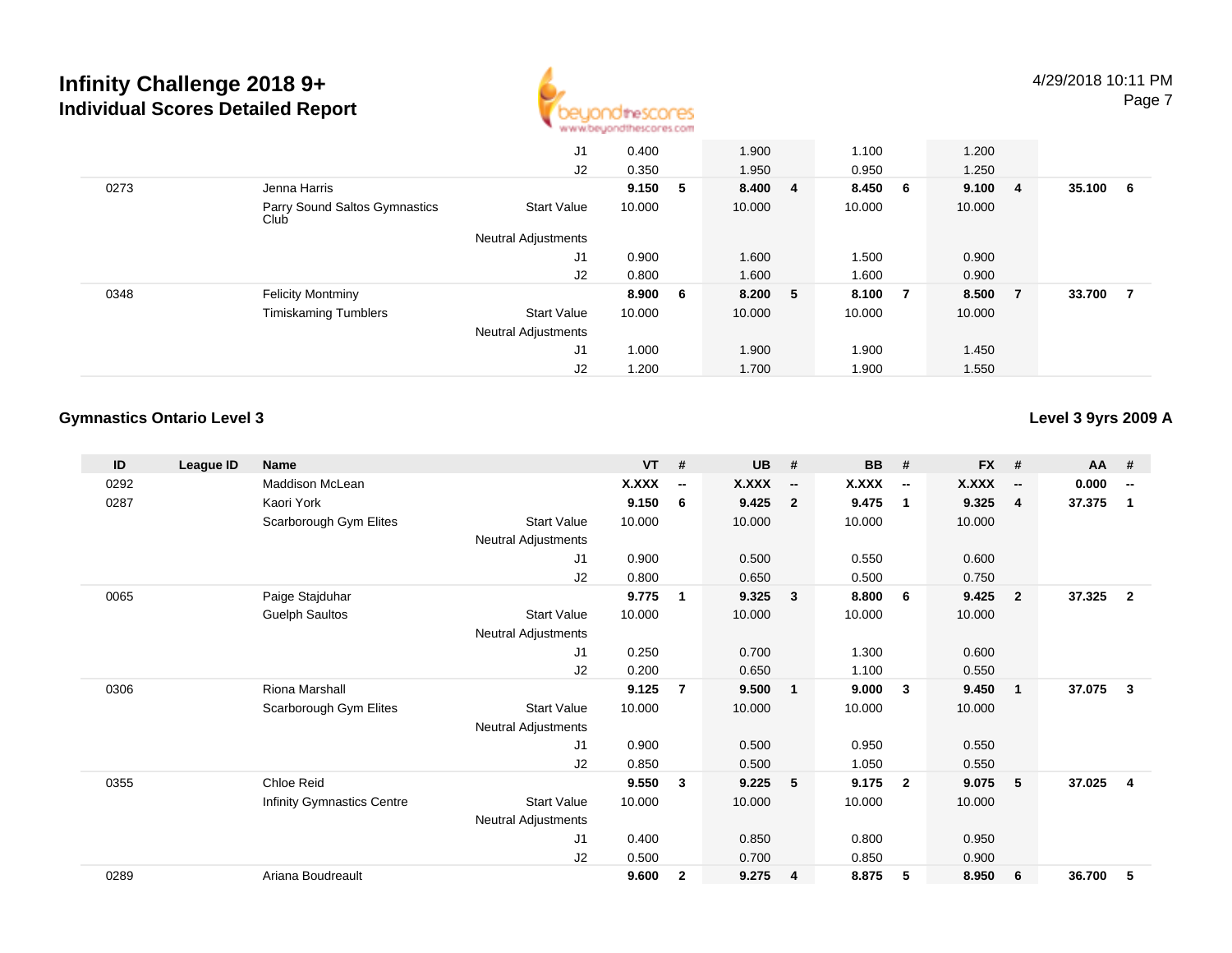

|      | Scarborough Gym Elites  | <b>Start Value</b><br>Neutral Adjustments | 10.000 |   | 10.000 |                | 10.000 |   | 10.000 |                |        |                |
|------|-------------------------|-------------------------------------------|--------|---|--------|----------------|--------|---|--------|----------------|--------|----------------|
|      |                         | J <sub>1</sub>                            | 0.400  |   | 0.650  |                | 1.200  |   | 1.100  |                |        |                |
|      |                         | J2                                        | 0.400  |   | 0.800  |                | 1.050  |   | 1.000  |                |        |                |
| 0265 | Maiya Krynicki          |                                           | 9.350  | 5 | 9.050  | 6              | 8.900  | 4 | 8.900  | $\overline{7}$ | 36.200 | 6              |
|      | Mariposa                | <b>Start Value</b>                        | 10.000 |   | 10.000 |                | 10.000 |   | 10.000 |                |        |                |
|      |                         | Neutral Adjustments                       |        |   |        |                |        |   |        |                |        |                |
|      |                         | J1                                        | 0.600  |   | 0.950  |                | 1.000  |   | 1.000  |                |        |                |
|      |                         | J2                                        | 0.700  |   | 0.950  |                | 1.200  |   | 1.200  |                |        |                |
| 0214 | Ally-Claire Ferrante    |                                           | 9.550  | 3 | 8.750  | $\overline{7}$ | 8.375  | 7 | 8.900  | $\overline{7}$ | 35.575 | $\overline{7}$ |
|      | <b>Gymnastic Giants</b> | <b>Start Value</b>                        | 10.000 |   | 10.000 |                | 10.000 |   | 10.000 |                |        |                |
|      |                         | <b>Neutral Adjustments</b>                |        |   |        |                |        |   |        |                |        |                |
|      |                         | J1                                        | 0.450  |   | 1.250  |                | 1.650  |   | 1.050  |                |        |                |
|      |                         | J2                                        | 0.450  |   | 1.250  |                | 1.600  |   | 1.150  |                |        |                |
| 0334 | Isabella Magno          |                                           | 9.400  | 4 | 8.350  | 8              | 7.950  | 8 | 9.350  | 3              | 35.050 | 8              |
|      | Vaughan Gymnastics Club | <b>Start Value</b>                        | 10.000 |   | 10.000 |                | 10.000 |   | 10.000 |                |        |                |
|      |                         | <b>Neutral Adjustments</b>                |        |   |        |                |        |   |        |                |        |                |
|      |                         | J <sub>1</sub>                            | 0.700  |   | 1.800  |                | 2.200  |   | 0.700  |                |        |                |
|      |                         | J2                                        | 0.500  |   | 1.500  |                | 1.900  |   | 0.600  |                |        |                |

## **Gymnastics Ontario Level 3**

**Level 3 9yrs 2009 B**

| ID   | League ID | <b>Name</b>             |                            | $VT$ # |                         | <b>UB</b> | #                       | <b>BB</b> | #            | <b>FX</b> | #              | $AA$ # |                |
|------|-----------|-------------------------|----------------------------|--------|-------------------------|-----------|-------------------------|-----------|--------------|-----------|----------------|--------|----------------|
| 0057 |           | <b>Tess Lewis</b>       |                            | 9.600  | -1                      | 9.500     | - 1                     | 9.125     | $\mathbf{2}$ | 9.400     | $\overline{2}$ | 37.625 | -1             |
|      |           | <b>Guelph Saultos</b>   | <b>Start Value</b>         | 10.000 |                         | 10.000    |                         | 10.000    |              | 10.000    |                |        |                |
|      |           |                         | <b>Neutral Adjustments</b> |        |                         |           |                         |           |              |           |                |        |                |
|      |           |                         | J1                         | 0.400  |                         | 0.450     |                         | 1.000     |              | 0.700     |                |        |                |
|      |           |                         | J2                         | 0.400  |                         | 0.550     |                         | 0.750     |              | 0.500     |                |        |                |
| 0266 |           | <b>Reilynn Oevering</b> |                            | 9.575  | $\overline{\mathbf{2}}$ | 9.150     | $\overline{\mathbf{2}}$ | 9.375     | $\mathbf 1$  | 9.225     | 3              | 37.325 | $\overline{2}$ |
|      |           | Mariposa                | <b>Start Value</b>         | 10.000 |                         | 10.000    |                         | 10.000    |              | 10.000    |                |        |                |
|      |           |                         | <b>Neutral Adjustments</b> |        |                         |           |                         |           |              |           |                |        |                |
|      |           |                         | J1                         | 0.400  |                         | 0.750     |                         | 0.550     |              | 0.750     |                |        |                |
|      |           |                         | J2                         | 0.450  |                         | 0.950     |                         | 0.700     |              | 0.800     |                |        |                |
| 0318 |           | Hope Milton             |                            | 9.475  | $\overline{4}$          | 8.750     | $-5$                    | 8.800     | -5           | 9.500     | -1             | 36.525 | 3              |
|      |           | Swing Spring Flip       | <b>Start Value</b>         | 10.000 |                         | 10.000    |                         | 10.000    |              | 10.000    |                |        |                |
|      |           |                         | <b>Neutral Adjustments</b> |        |                         |           |                         |           |              |           |                |        |                |
|      |           |                         | J <sub>1</sub>             | 0.500  |                         | 1.100     |                         | 1.350     |              | 0.550     |                |        |                |
|      |           |                         | J2                         | 0.550  |                         | 1.400     |                         | 1.050     |              | 0.450     |                |        |                |
| 0153 |           | Arwen Talma             |                            | 9.350  | 6                       | 8.975     | $\mathbf{3}$            | 8.750     | 6            | 9.225     | 3              | 36.300 | 4              |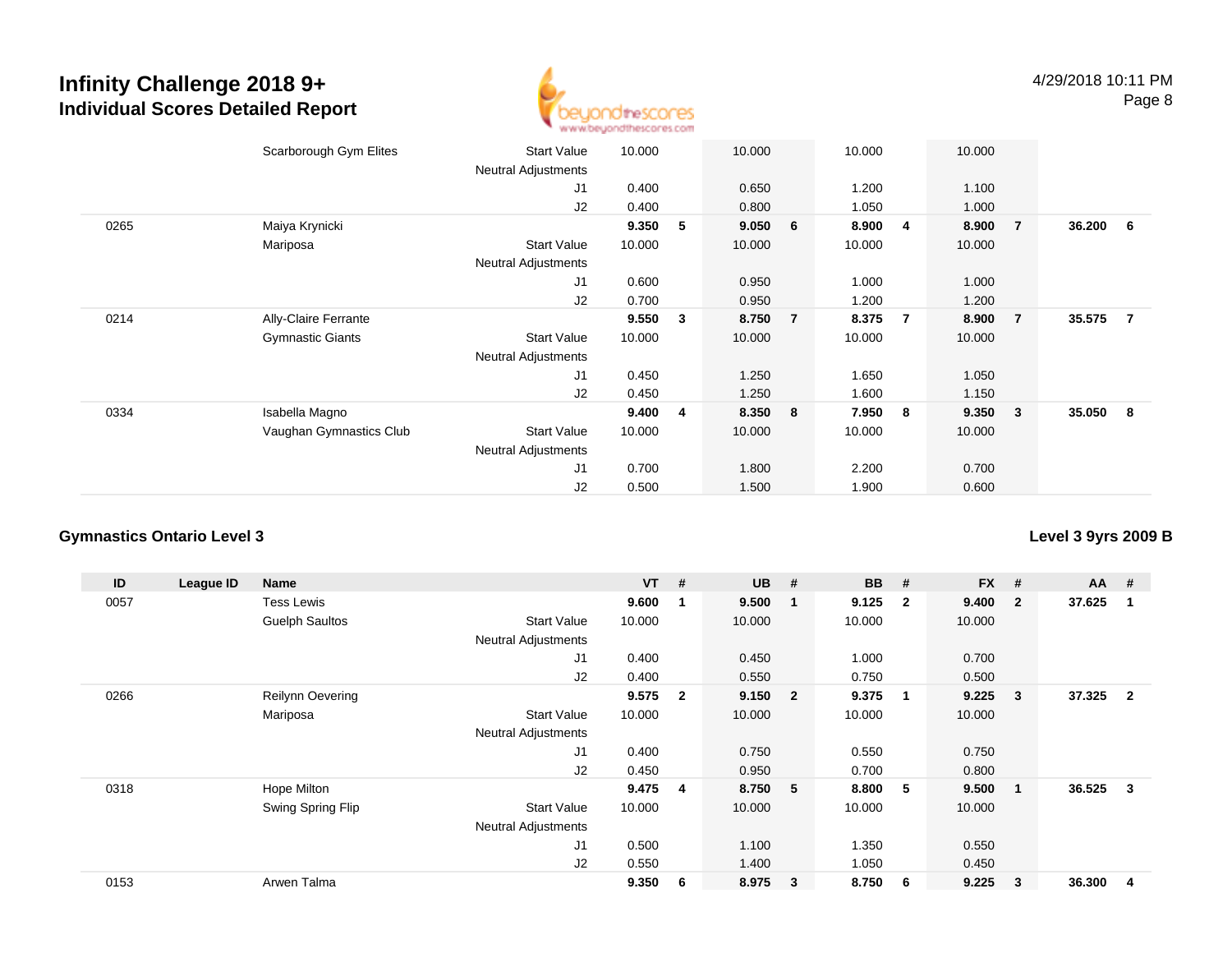

|      | Flip 'n' Wicked Gymnastics        | <b>Start Value</b><br><b>Neutral Adjustments</b> | 10.000 |                | 10.000 |                | 10.000 |                | 10.000 |                |        |                |
|------|-----------------------------------|--------------------------------------------------|--------|----------------|--------|----------------|--------|----------------|--------|----------------|--------|----------------|
|      |                                   | J1                                               | 0.800  |                | 0.950  |                | 1.300  |                | 0.850  |                |        |                |
|      |                                   | J2                                               | 0.500  |                | 1.100  |                | 1.200  |                | 0.700  |                |        |                |
| 0293 | <b>Grace Mongiat Leroux</b>       |                                                  | 9.350  | 6              | 8.800  | 4              | 8.850  | 4              | 9.150  | $\overline{4}$ | 36.150 | 5              |
|      | Scarborough Gym Elites            | <b>Start Value</b>                               | 10.000 |                | 10.000 |                | 10.000 |                | 10.000 |                |        |                |
|      |                                   | <b>Neutral Adjustments</b>                       |        |                |        |                |        |                |        |                |        |                |
|      |                                   | J <sub>1</sub>                                   | 0.700  |                | 1.200  |                | 1.250  |                | 0.750  |                |        |                |
|      |                                   | J2                                               | 0.600  |                | 1.200  |                | 1.050  |                | 0.950  |                |        |                |
| 0146 | Naomi Hirstwood                   |                                                  | 9.000  | $\overline{7}$ | 8.725  | 6              | 9.000  | $\mathbf{3}$   | 8.950  | $-5$           | 35.675 | 6              |
|      | Flip 'n' Wicked Gymnastics        | <b>Start Value</b>                               | 10.000 |                | 10.000 |                | 10.000 |                | 10.000 |                |        |                |
|      |                                   | <b>Neutral Adjustments</b>                       |        |                |        |                |        |                |        |                |        |                |
|      |                                   | J1                                               | 0.900  |                | 1.150  |                | 0.900  |                | 1.000  |                |        |                |
|      |                                   | J2                                               | 1.100  |                | 1.400  |                | 1.100  |                | 1.100  |                |        |                |
| 0333 | Diana Verdin-Ramirez              |                                                  | 9.400  | 5              | 8.750  | 5              | 8.750  | 6              | 8.625  | 6              | 35.525 | $\overline{7}$ |
|      | Vaughan Gymnastics Club           | <b>Start Value</b>                               | 10.000 |                | 10.000 |                | 10.000 |                | 10.000 |                |        |                |
|      |                                   | <b>Neutral Adjustments</b>                       |        |                |        |                |        |                |        |                |        |                |
|      |                                   | J1                                               | 0.600  |                | 1.300  |                | 1.150  |                | 1.350  |                |        |                |
|      |                                   | J <sub>2</sub>                                   | 0.600  |                | 1.200  |                | 1.350  |                | 1.400  |                |        |                |
| 0023 | <b>Carley Hussey</b>              |                                                  | 9.525  | $\mathbf{3}$   | 8.275  | 8              | 8.300  | 8              | 8.500  | $\overline{7}$ | 34.600 | 8              |
|      | <b>Infinity Gymnastics Centre</b> | <b>Start Value</b>                               | 10.000 |                | 10.000 |                | 10.000 |                | 10.000 |                |        |                |
|      |                                   | <b>Neutral Adjustments</b>                       |        |                |        |                |        |                |        |                |        |                |
|      |                                   | J1                                               | 0.450  |                | 1.650  |                | 1.600  |                | 1.400  |                |        |                |
|      |                                   | J2                                               | 0.500  |                | 1.800  |                | 1.800  |                | 1.600  |                |        |                |
| 0016 | Ruby Anne Farrelly                |                                                  | 8.950  | 8              | 8.375  | $\overline{7}$ | 8.600  | $\overline{7}$ | 7.850  | 8              | 33.775 | 9              |
|      | <b>Infinity Gymnastics Centre</b> | <b>Start Value</b>                               | 10.000 |                | 10.000 |                | 10.000 |                | 10.000 |                |        |                |
|      |                                   | <b>Neutral Adjustments</b>                       |        |                |        |                |        |                |        |                |        |                |
|      |                                   | J <sub>1</sub>                                   | 1.000  |                | 1.800  |                | 1.400  |                | 2.100  |                |        |                |
|      |                                   | J2                                               | 1.100  |                | 1.450  |                | 1.400  |                | 2.200  |                |        |                |

### **Gymnastics Ontario Level 3**

**Level 3 10yrs 2008 A**

| ID   | League ID | <b>Name</b>            |                            | VT .   | # | <b>UB</b> | -#           | <b>BB</b> | - # | <b>FX</b> | - # | <b>AA</b> | -# |
|------|-----------|------------------------|----------------------------|--------|---|-----------|--------------|-----------|-----|-----------|-----|-----------|----|
| 0281 |           | Rowan Walker           |                            | 9.125  | 6 | 9.375     |              | 9.000     |     | 9.025     | - 5 | 36.525    |    |
|      |           | Scarborough Gym Elites | <b>Start Value</b>         | 10.000 |   | 10.000    |              | 10.000    |     | 10.000    |     |           |    |
|      |           |                        | <b>Neutral Adjustments</b> |        |   |           |              |           |     |           |     |           |    |
|      |           |                        | J1                         | 0.900  |   | 0.600     |              | 1.100     |     | 0.900     |     |           |    |
|      |           |                        | J2                         | 0.850  |   | 0.650     |              | 0.900     |     | 1.050     |     |           |    |
| 0268 |           | Ruby Purdy-Stevenson   |                            | 9.275  | 5 | 9.125     | $\mathbf{2}$ | 8.750     |     | 9.050     | -4  | 36.200    |    |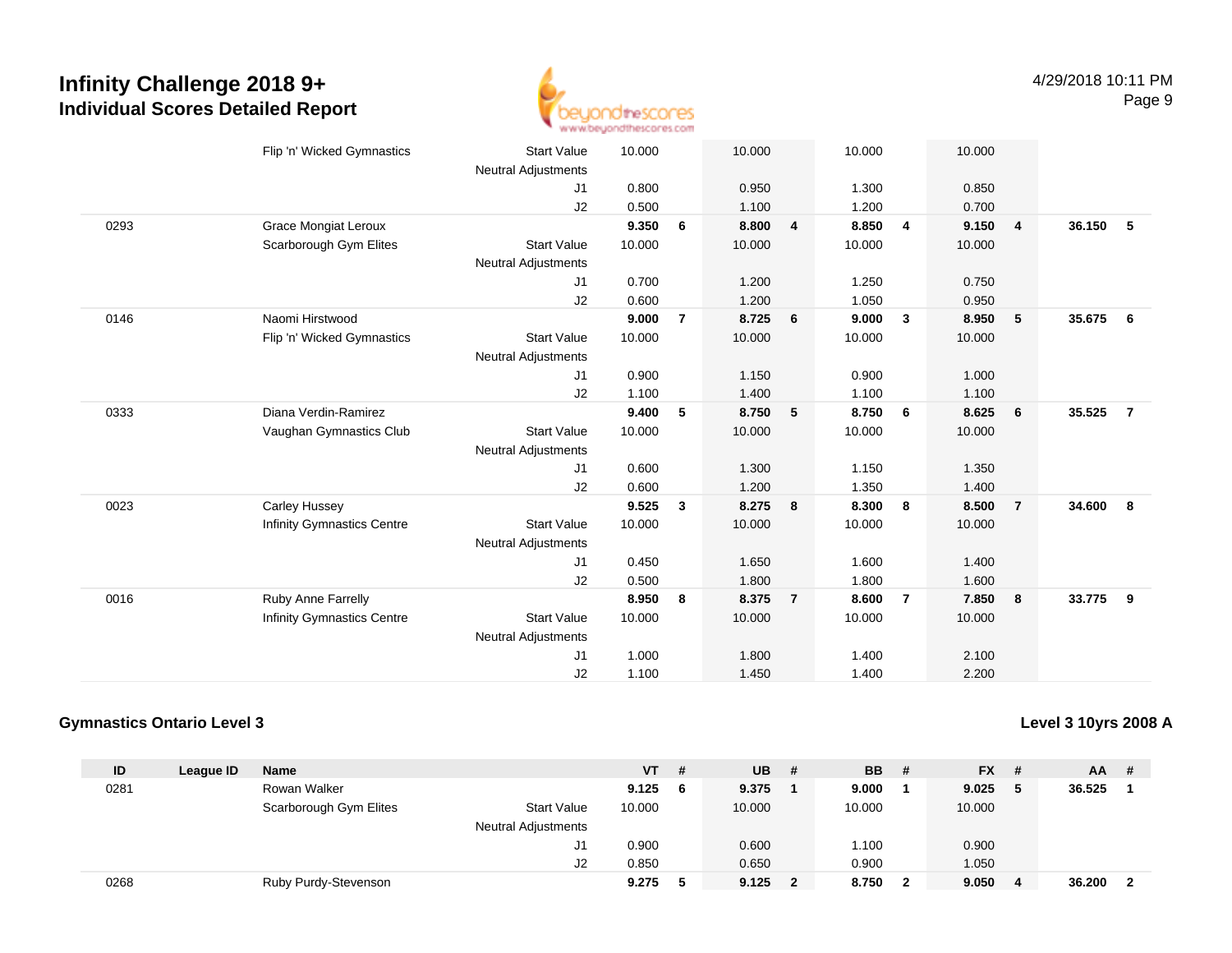

|      | Mariposa                          | <b>Start Value</b>         | 10.000 |                | 10.000 |                | 10.000 |                | 10.000 |                         |        |                         |
|------|-----------------------------------|----------------------------|--------|----------------|--------|----------------|--------|----------------|--------|-------------------------|--------|-------------------------|
|      |                                   | <b>Neutral Adjustments</b> |        |                |        |                |        |                |        |                         |        |                         |
|      |                                   | J1                         | 0.800  |                | 0.850  |                | 1.350  |                | 0.900  |                         |        |                         |
|      |                                   | J2                         | 0.650  |                | 0.900  |                | 1.150  |                | 1.000  |                         |        |                         |
| 0220 | Naomi Patrick                     |                            | 9.475  | $\overline{2}$ | 8.725  | 4              | 8.725  | $\mathbf{3}$   | 9.075  | $\overline{\mathbf{3}}$ | 36.000 | $\mathbf{3}$            |
|      | <b>Gymnastic Giants</b>           | <b>Start Value</b>         | 10.000 |                | 10.000 |                | 10.000 |                | 10.000 |                         |        |                         |
|      |                                   | <b>Neutral Adjustments</b> |        |                |        |                |        |                |        |                         |        |                         |
|      |                                   | J1                         | 0.500  |                | 1.200  |                | 1.350  |                | 0.950  |                         |        |                         |
|      |                                   | J2                         | 0.550  |                | 1.350  |                | 1.200  |                | 0.900  |                         |        |                         |
| 0110 | Noa Elkayam                       |                            | 9.300  | 4              | 9.025  | $\mathbf{3}$   | 8.550  | 5              | 9.000  | 6                       | 35.875 | $\overline{\mathbf{4}}$ |
|      | Vaughan Gymnastics Club           | <b>Start Value</b>         | 10.000 |                | 10.000 |                | 10.000 |                | 10.000 |                         |        |                         |
|      |                                   | <b>Neutral Adjustments</b> |        |                |        |                |        |                |        |                         |        |                         |
|      |                                   | J1                         | 0.700  |                | 1.100  |                | 1.500  |                | 0.900  |                         |        |                         |
|      |                                   | J2                         | 0.700  |                | 0.850  |                | 1.400  |                | 1.100  |                         |        |                         |
| 0269 | <b>Autumn Prior</b>               |                            | 9.575  | $\mathbf{1}$   | 8.575  | $-5$           | 8.400  | 6              | 9.250  | $\overline{1}$          | 35.800 | 5                       |
|      | Mariposa                          | <b>Start Value</b>         | 10.000 |                | 10.000 |                | 10.000 |                | 10.000 |                         |        |                         |
|      |                                   | <b>Neutral Adjustments</b> |        |                |        |                |        |                |        |                         |        |                         |
|      |                                   | J1                         | 0.500  |                | 1.450  |                | 1.700  |                | 0.700  |                         |        |                         |
|      |                                   | J2                         | 0.350  |                | 1.400  |                | 1.500  |                | 0.800  |                         |        |                         |
| 0015 | Hayden Ennis                      |                            | 9.450  | $\mathbf{3}$   | 7.900  | 6              | 8.575  | 4              | 9.225  | $\overline{\mathbf{2}}$ | 35.150 | 6                       |
|      | <b>Infinity Gymnastics Centre</b> | <b>Start Value</b>         | 10.000 |                | 10.000 |                | 10.000 |                | 10.000 |                         |        |                         |
|      |                                   | <b>Neutral Adjustments</b> |        |                |        |                |        |                |        |                         |        |                         |
|      |                                   | J1                         | 0.500  |                | 2.300  |                | 1.500  |                | 0.800  |                         |        |                         |
|      |                                   | J2                         | 0.600  |                | 1.900  |                | 1.350  |                | 0.750  |                         |        |                         |
| 0119 | Nova Roy                          |                            | 8.750  | $\overline{7}$ | 7.875  | $\overline{7}$ | 8.575  | $\overline{4}$ | 8.900  | $\overline{7}$          | 34.100 | $\overline{7}$          |
|      | <b>Extreme North Gymnastics</b>   | <b>Start Value</b>         | 10.000 |                | 10.000 |                | 10.000 |                | 10.000 |                         |        |                         |
|      |                                   | <b>Neutral Adjustments</b> |        |                |        |                |        |                |        |                         |        |                         |
|      |                                   | J <sub>1</sub>             | 1.200  |                | 2.100  |                | 1.450  |                | 1.050  |                         |        |                         |
|      |                                   | J2                         | 1.300  |                | 2.150  |                | 1.400  |                | 1.150  |                         |        |                         |
|      |                                   |                            |        |                |        |                |        |                |        |                         |        |                         |

### **Gymnastics Ontario Level 3**

**Level 3 10yrs 2008 B**

| ID   | League ID | <b>Name</b>            |                            | $VT$ # |   | <b>UB</b> | -#           | <b>BB</b> | - # | <b>FX</b> | -#  | <b>AA</b> | # |
|------|-----------|------------------------|----------------------------|--------|---|-----------|--------------|-----------|-----|-----------|-----|-----------|---|
| 0290 |           | Abigail Lee            |                            | 9.425  | 4 | 9.750     |              | 9.050     | - 5 | 9.500     |     | 37.725    |   |
|      |           | Scarborough Gym Elites | <b>Start Value</b>         | 10.000 |   | 10.000    |              | 10.000    |     | 10.000    |     |           |   |
|      |           |                        | <b>Neutral Adjustments</b> |        |   |           |              |           |     |           |     |           |   |
|      |           |                        | J1                         | 0.550  |   | 0.300     |              | 0.950     |     | 0.500     |     |           |   |
|      |           |                        | J <sub>2</sub>             | 0.600  |   | 0.200     |              | 0.950     |     | 0.500     |     |           |   |
| 0161 |           | Zoey McMann            |                            | 9.500  | 2 | 9.400     | $\mathbf{2}$ | 9.225     |     | 9.250     | - 3 | 37.375    |   |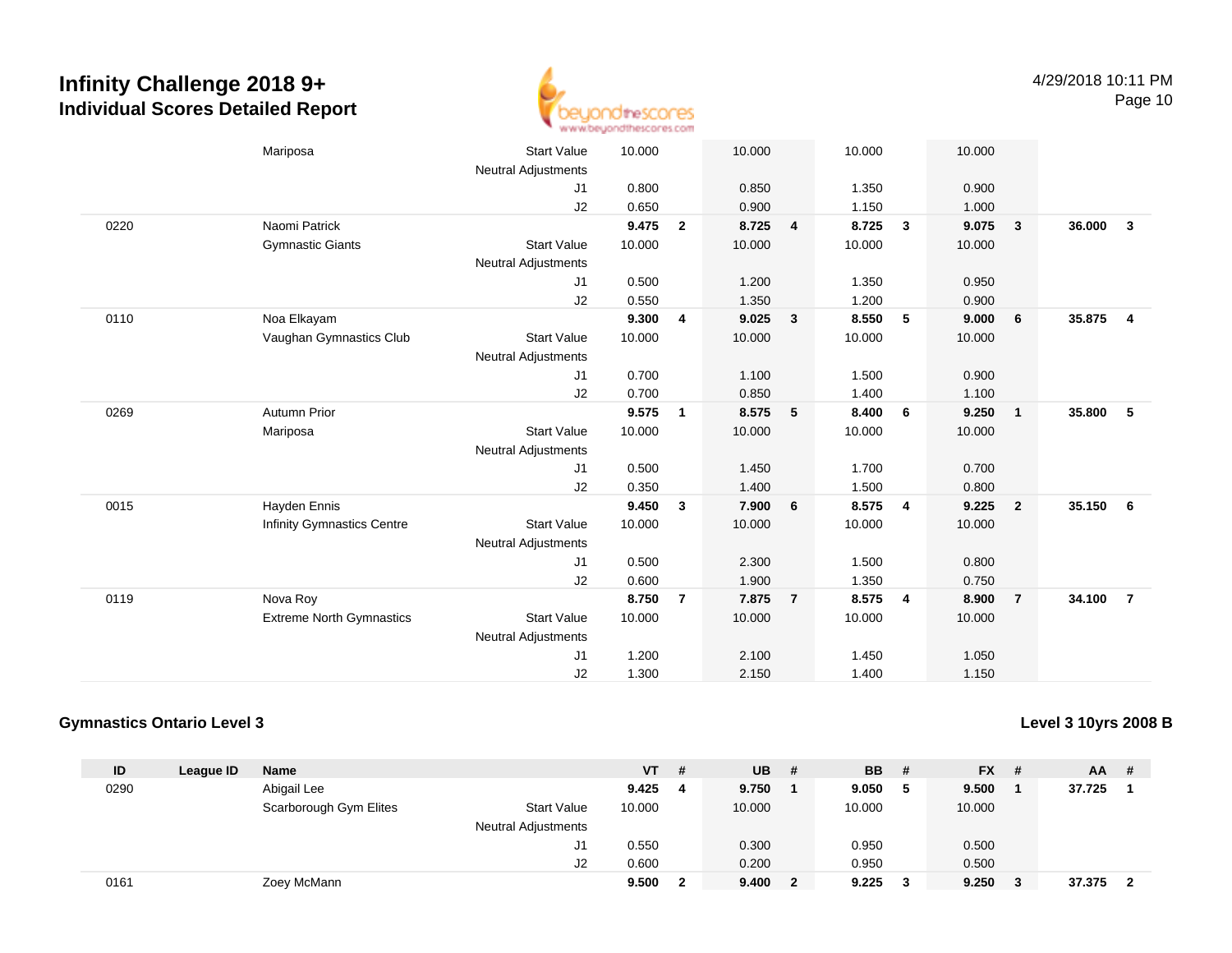

|      | Georgian Bay Phoenix Gymnastics | <b>Start Value</b><br><b>Neutral Adjustments</b> | 10.000 |                | 10.000 |                         | 10.000   |                | 10.000 |                         |        |                         |
|------|---------------------------------|--------------------------------------------------|--------|----------------|--------|-------------------------|----------|----------------|--------|-------------------------|--------|-------------------------|
|      |                                 | J1                                               | 0.500  |                | 0.650  |                         | 0.800    |                | 0.700  |                         |        |                         |
|      |                                 | J2                                               | 0.500  |                | 0.550  |                         | 0.750    |                | 0.800  |                         |        |                         |
| 0102 | Kaylee Trapp-Adolphus           |                                                  | 9.700  | $\mathbf{1}$   | 8.875  | 5                       | 9.575    | $\overline{1}$ | 8.925  | 5                       | 37.075 | $\overline{\mathbf{3}}$ |
|      | Vaughan Gymnastics Club         | <b>Start Value</b>                               | 10.000 |                | 10.000 |                         | 10.000   |                | 10.000 |                         |        |                         |
|      |                                 | <b>Neutral Adjustments</b>                       |        |                |        |                         |          |                |        |                         |        |                         |
|      |                                 | J <sub>1</sub>                                   | 0.300  |                | 1.150  |                         | 0.400    |                | 1.100  |                         |        |                         |
|      |                                 | J2                                               | 0.300  |                | 1.100  |                         | 0.450    |                | 1.050  |                         |        |                         |
| 0294 | <b>Taryn Rayner</b>             |                                                  | 9.350  | 5              | 9.000  | $\overline{\mathbf{4}}$ | 9.075    | $\overline{4}$ | 9.300  | $\overline{\mathbf{2}}$ | 36.725 | $\overline{4}$          |
|      | Scarborough Gym Elites          | <b>Start Value</b>                               | 10.000 |                | 10.000 |                         | 10.000   |                | 10.000 |                         |        |                         |
|      |                                 | <b>Neutral Adjustments</b>                       |        |                |        |                         |          |                |        |                         |        |                         |
|      |                                 | J <sub>1</sub>                                   | 0.600  |                | 0.950  |                         | 0.900    |                | 0.650  |                         |        |                         |
|      |                                 | J2                                               | 0.700  |                | 1.050  |                         | 0.950    |                | 0.750  |                         |        |                         |
| 0163 | Katie Marshall                  |                                                  | 8.800  | $\overline{7}$ | 9.175  | $\mathbf{3}$            | 9.250    | $\overline{2}$ | 9.125  | $\overline{4}$          | 36.350 | 5                       |
|      | Georgian Bay Phoenix Gymnastics | <b>Start Value</b>                               | 10.000 |                | 10.000 |                         | 10.000   |                | 10.000 |                         |        |                         |
|      |                                 | <b>Neutral Adjustments</b>                       |        |                |        |                         |          |                |        |                         |        |                         |
|      |                                 | J <sub>1</sub>                                   | 1.200  |                | 0.900  |                         | 0.700    |                | 0.850  |                         |        |                         |
|      |                                 | J2                                               | 1.200  |                | 0.750  |                         | 0.800    |                | 0.900  |                         |        |                         |
| 0198 | Banika Rai                      |                                                  | 9.450  | 3              | 8.725  | 6                       | 8.875    | 6              | 8.725  | $\overline{7}$          | 35.775 | - 6                     |
|      | <b>Gymnastic Giants</b>         | <b>Start Value</b>                               | 10.000 |                | 10.000 |                         | 10.000   |                | 10.000 |                         |        |                         |
|      |                                 | Neutral Adjustments                              |        |                |        |                         |          |                |        |                         |        |                         |
|      |                                 | J1                                               | 0.500  |                | 1.350  |                         | 1.150    |                | 1.250  |                         |        |                         |
|      |                                 | J2                                               | 0.600  |                | 1.200  |                         | 1.100    |                | 1.300  |                         |        |                         |
| 0195 | Chariyah Smith                  |                                                  | 9.275  | 6              | 8.525  | $\overline{7}$          | 7.550    | $\overline{7}$ | 8.850  | 6                       | 34.200 | $\overline{7}$          |
|      | <b>Gymnastic Giants</b>         | <b>Start Value</b>                               | 10.000 |                | 10.000 |                         | 10.000   |                | 10.000 |                         |        |                         |
|      |                                 | <b>Neutral Adjustments</b>                       |        |                |        |                         | $-0.100$ |                |        |                         |        |                         |
|      |                                 | J <sub>1</sub>                                   | 0.700  |                | 1.600  |                         | 2.400    |                | 1.100  |                         |        |                         |
|      |                                 | J <sub>2</sub>                                   | 0.750  |                | 1.350  |                         | 2.300    |                | 1.200  |                         |        |                         |

### **Gymnastics Ontario Level 3**

**Level 3 10yrs 2008 C**

| ID   | League ID | <b>Name</b>                     |                            | $VT$ # |   | <b>UB</b> | - # | <b>BB</b> | - # | <b>FX</b> | - # | <b>AA</b> | # |
|------|-----------|---------------------------------|----------------------------|--------|---|-----------|-----|-----------|-----|-----------|-----|-----------|---|
| 0162 |           | Olivia Latham                   |                            | 9.600  | 2 | 9.325     | 2   | 9.425     |     | 9.325     |     | 37.675    |   |
|      |           | Georgian Bay Phoenix Gymnastics | <b>Start Value</b>         | 10.000 |   | 10.000    |     | 10.000    |     | 10.000    |     |           |   |
|      |           |                                 | <b>Neutral Adjustments</b> |        |   |           |     |           |     |           |     |           |   |
|      |           |                                 | J1                         | 0.400  |   | 0.800     |     | 0.500     |     | 0.750     |     |           |   |
|      |           |                                 | J2                         | 0.400  |   | 0.550     |     | 0.650     |     | 0.600     |     |           |   |
| 0267 |           | Jessica Noganosh                |                            | 9.650  |   | 9.450     |     | 8.925     |     | 9.400     |     | 37.425    |   |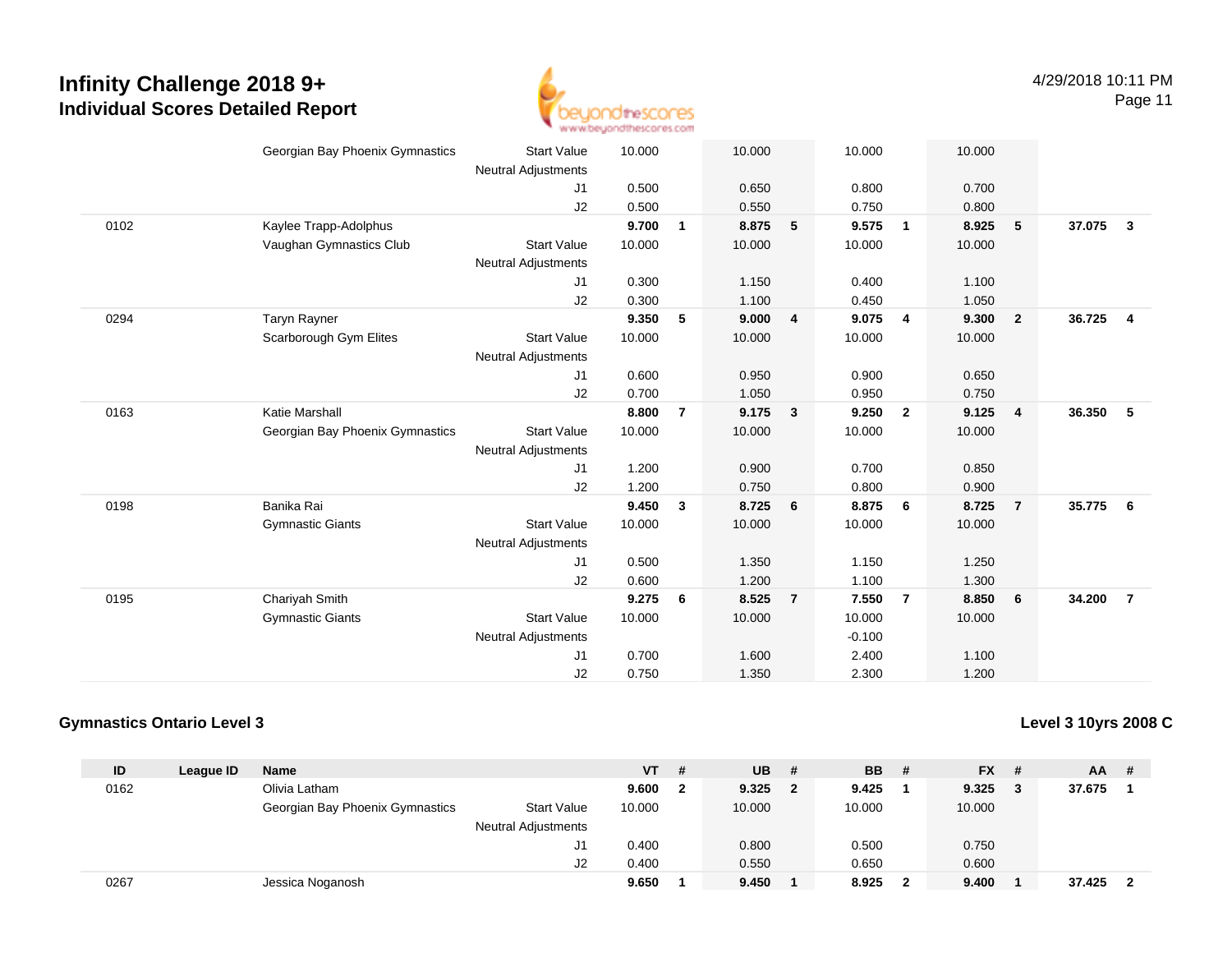

|      | Mariposa                        | <b>Start Value</b>         | 10.000 |                | 10.000 |                | 10.000 |                | 10.000   |                         |        |                         |
|------|---------------------------------|----------------------------|--------|----------------|--------|----------------|--------|----------------|----------|-------------------------|--------|-------------------------|
|      |                                 | <b>Neutral Adjustments</b> |        |                |        |                |        |                |          |                         |        |                         |
|      |                                 | J1                         | 0.300  |                | 0.450  |                | 1.000  |                | 0.500    |                         |        |                         |
|      |                                 | J2                         | 0.400  |                | 0.650  |                | 1.150  |                | 0.700    |                         |        |                         |
| 0104 | Sienna DiTomasso                |                            | 9.175  | 6              | 9.100  | $\mathbf{3}$   | 9.425  | $\overline{1}$ | 9.375    | $\overline{\mathbf{2}}$ | 37.075 | $\overline{\mathbf{3}}$ |
|      | Vaughan Gymnastics Club         | <b>Start Value</b>         | 10.000 |                | 10.000 |                | 10.000 |                | 10.000   |                         |        |                         |
|      |                                 | <b>Neutral Adjustments</b> |        |                |        |                |        |                |          |                         |        |                         |
|      |                                 | J1                         | 0.700  |                | 0.800  |                | 0.550  |                | 0.700    |                         |        |                         |
|      |                                 | J2                         | 0.950  |                | 1.000  |                | 0.600  |                | 0.550    |                         |        |                         |
| 0317 | Kaelynn O'Brien                 |                            | 9.200  | 5              | 8.950  | $\overline{4}$ | 8.750  | $\mathbf{3}$   | 9.400    | $\overline{1}$          | 36.300 | $\overline{4}$          |
|      | Swing Spring Flip               | <b>Start Value</b>         | 10.000 |                | 10.000 |                | 10.000 |                | 10.000   |                         |        |                         |
|      |                                 | <b>Neutral Adjustments</b> |        |                |        |                |        |                |          |                         |        |                         |
|      |                                 | J1                         | 0.750  |                | 1.100  |                | 1.150  |                | 0.600    |                         |        |                         |
|      |                                 | J2                         | 0.850  |                | 1.000  |                | 1.350  |                | 0.600    |                         |        |                         |
| 0205 | <b>Emony Lewis</b>              |                            | 9.425  | $\mathbf{3}$   | 8.525  | $\overline{7}$ | 8.750  | $\mathbf{3}$   | 8.650    | $\overline{4}$          | 35.350 | - 5                     |
|      | <b>Gymnastic Giants</b>         | <b>Start Value</b>         | 10.000 |                | 10.000 |                | 10.000 |                | 10.000   |                         |        |                         |
|      |                                 | <b>Neutral Adjustments</b> |        |                |        |                |        |                | $-0.100$ |                         |        |                         |
|      |                                 | J1                         | 0.500  |                | 1.600  |                | 1.300  |                | 1.200    |                         |        |                         |
|      |                                 | J2                         | 0.650  |                | 1.350  |                | 1.200  |                | 1.300    |                         |        |                         |
| 0232 | Zoe Schumacher                  |                            | 9.300  | 4              | 8.825  | 5              | 8.725  | 4              | 8.475    | 6                       | 35.325 | - 6                     |
|      | Hanover Aerials Gymnastics Club | <b>Start Value</b>         | 10.000 |                | 10.000 |                | 10.000 |                | 10.000   |                         |        |                         |
|      |                                 | Neutral Adjustments        |        |                |        |                |        |                |          |                         |        |                         |
|      |                                 | J1                         | 0.700  |                | 1.150  |                | 1.400  |                | 1.400    |                         |        |                         |
|      |                                 | J2                         | 0.700  |                | 1.200  |                | 1.150  |                | 1.650    |                         |        |                         |
| 0326 | Ava Bridge                      |                            | 8.750  | $\overline{7}$ | 8.725  | 6              | 8.225  | 5              | 8.500    | 5                       | 34.200 | $\overline{7}$          |
|      | Swing Spring Flip               | <b>Start Value</b>         | 10.000 |                | 10.000 |                | 10.000 |                | 10.000   |                         |        |                         |
|      |                                 | <b>Neutral Adjustments</b> |        |                |        |                |        |                |          |                         |        |                         |
|      |                                 | J1                         | 1.100  |                | 1.300  |                | 1.800  |                | 1.450    |                         |        |                         |
|      |                                 | J2                         | 1.400  |                | 1.250  |                | 1.750  |                | 1.550    |                         |        |                         |
|      |                                 |                            |        |                |        |                |        |                |          |                         |        |                         |

### **Gymnastics Ontario Level 3**

**Level 3 11yrs 2007 A**

| ID   | League ID | <b>Name</b>       |                            | $VT$ # |   | <b>UB</b> | -# | <b>BB</b> | - #            | <b>FX</b> | -# | <b>AA</b> | # |
|------|-----------|-------------------|----------------------------|--------|---|-----------|----|-----------|----------------|-----------|----|-----------|---|
| 0319 |           | Rylan McCulloch   |                            | 9.800  |   | 9.550     |    | 9.550     |                | 9.575     |    | 38.475    |   |
|      |           | Swing Spring Flip | <b>Start Value</b>         | 10.000 |   | 10.000    |    | 10.000    |                | 10.000    |    |           |   |
|      |           |                   | <b>Neutral Adjustments</b> |        |   |           |    |           |                |           |    |           |   |
|      |           |                   | J1                         | 0.200  |   | 0.450     |    | 0.400     |                | 0.350     |    |           |   |
|      |           |                   | J <sub>2</sub>             | 0.200  |   | 0.450     |    | 0.500     |                | 0.500     |    |           |   |
| 0321 |           | Bella Hobson      |                            | 9.550  | 3 | 9.400     | 3  | 9.300     | $\overline{2}$ | 9.425     | -4 | 37.675    |   |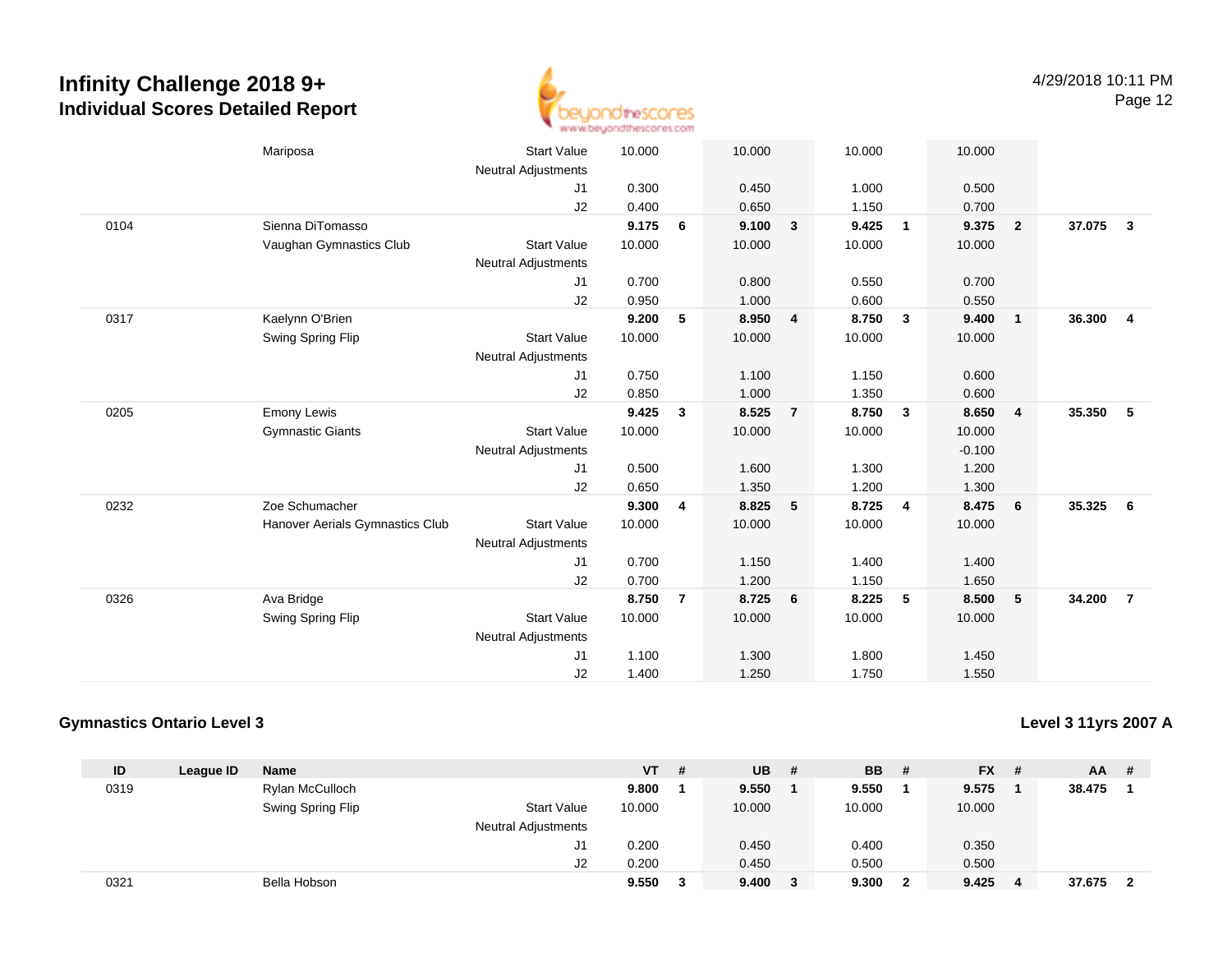

|      | Swing Spring Flip                 | <b>Start Value</b><br><b>Neutral Adjustments</b> | 10.000 |                | 10.000 |                | 10.000 |                | 10.000   |                         |        |                         |
|------|-----------------------------------|--------------------------------------------------|--------|----------------|--------|----------------|--------|----------------|----------|-------------------------|--------|-------------------------|
|      |                                   | J1                                               | 0.400  |                | 0.650  |                | 0.700  |                | 0.500    |                         |        |                         |
|      |                                   | J2                                               | 0.500  |                | 0.550  |                | 0.700  |                | 0.650    |                         |        |                         |
| 0270 | Lauren Leach                      |                                                  | 9.450  | 5              | 9.425  | $\overline{2}$ | 9.300  | $\overline{2}$ | 9.450    | $\mathbf{3}$            | 37.625 | $\overline{\mathbf{3}}$ |
|      | Mariposa                          | <b>Start Value</b>                               | 10.000 |                | 10.000 |                | 10.000 |                | 10.000   |                         |        |                         |
|      |                                   | <b>Neutral Adjustments</b>                       |        |                |        |                |        |                |          |                         |        |                         |
|      |                                   | J1                                               | 0.600  |                | 0.550  |                | 0.750  |                | 0.550    |                         |        |                         |
|      |                                   | J2                                               | 0.500  |                | 0.600  |                | 0.650  |                | 0.550    |                         |        |                         |
| 0159 | Avery Gill                        |                                                  | 9.550  | $\mathbf{3}$   | 9.025  | $\overline{4}$ | 8.950  | $\mathbf{3}$   | 8.925    | 6                       | 36.450 | $\overline{4}$          |
|      | Georgian Bay Phoenix Gymnastics   | <b>Start Value</b>                               | 10.000 |                | 10.000 |                | 10.000 |                | 10.000   |                         |        |                         |
|      |                                   | <b>Neutral Adjustments</b>                       |        |                |        |                |        |                |          |                         |        |                         |
|      |                                   | J1                                               | 0.400  |                | 0.950  |                | 1.100  |                | 0.950    |                         |        |                         |
|      |                                   | J2                                               | 0.500  |                | 1.000  |                | 1.000  |                | 1.200    |                         |        |                         |
| 0068 | Alexa Timms                       |                                                  | 9.800  | $\mathbf{1}$   | 8.225  | 6              | 8.625  | 5              | 9.500    | $\overline{\mathbf{2}}$ | 36.150 | $-5$                    |
|      | <b>Ultimate Gymnastics</b>        | <b>Start Value</b>                               | 10.000 |                | 10.000 |                | 10.000 |                | 10.000   |                         |        |                         |
|      |                                   | <b>Neutral Adjustments</b>                       |        |                |        |                |        |                |          |                         |        |                         |
|      |                                   | J1                                               | 0.150  |                | 1.650  |                | 1.400  |                | 0.450    |                         |        |                         |
|      |                                   | J2                                               | 0.250  |                | 1.900  |                | 1.350  |                | 0.550    |                         |        |                         |
| 0210 | Briana Pinheiro                   |                                                  | 9.475  | 4              | 8.750  | 5              | 8.875  | $\overline{4}$ | 8.975    | $-5$                    | 36.075 | 6                       |
|      | <b>Gymnastic Giants</b>           | <b>Start Value</b>                               | 10.000 |                | 10.000 |                | 10.000 |                | 10.000   |                         |        |                         |
|      |                                   | <b>Neutral Adjustments</b>                       |        |                |        |                |        |                |          |                         |        |                         |
|      |                                   | J1                                               | 0.600  |                | 1.200  |                | 1.200  |                | 1.050    |                         |        |                         |
|      |                                   | J2                                               | 0.450  |                | 1.300  |                | 1.050  |                | 1.000    |                         |        |                         |
| 0046 | Kalli Wagner                      |                                                  | 9.600  | $\overline{2}$ | 8.750  | 5              | 8.475  | 6              | 8.550    | $\overline{7}$          | 35.375 | $\overline{7}$          |
|      | <b>Infinity Gymnastics Centre</b> | <b>Start Value</b>                               | 10.000 |                | 10.000 |                | 10.000 |                | 10.000   |                         |        |                         |
|      |                                   | <b>Neutral Adjustments</b>                       |        |                |        |                |        |                | $-0.100$ |                         |        |                         |
|      |                                   | J <sub>1</sub>                                   | 0.400  |                | 1.200  |                | 1.600  |                | 1.300    |                         |        |                         |
|      |                                   | J2                                               | 0.400  |                | 1.300  |                | 1.450  |                | 1.400    |                         |        |                         |

### **Gymnastics Ontario Level 3**

**Level 3 11yrs 2007 B**

| ID   | League ID | <b>Name</b>             |                            | VT 1   | # | <b>UB</b> | - # | <b>BB</b> | - #                     | <b>FX</b> | - #                     | AA.    | # |
|------|-----------|-------------------------|----------------------------|--------|---|-----------|-----|-----------|-------------------------|-----------|-------------------------|--------|---|
| 0114 |           | Naomi Zeilig            |                            | 9.450  | 2 | 8.725     | 6   | 9.550     |                         | 9.225     | $\overline{\mathbf{2}}$ | 36.950 |   |
|      |           | Vaughan Gymnastics Club | <b>Start Value</b>         | 10.000 |   | 10.000    |     | 10.000    |                         | 10.000    |                         |        |   |
|      |           |                         | <b>Neutral Adjustments</b> |        |   |           |     |           |                         |           |                         |        |   |
|      |           |                         | J1                         | 0.550  |   | 1.150     |     | 0.500     |                         | 0.800     |                         |        |   |
|      |           |                         | J2                         | 0.550  |   | 1.400     |     | 0.400     |                         | 0.750     |                         |        |   |
| 0092 |           | <b>Tristen Singh</b>    |                            | 9.425  |   | 9.175     |     | 9.100     | $\overline{\mathbf{3}}$ | 9.150     | - 3                     | 36.850 |   |